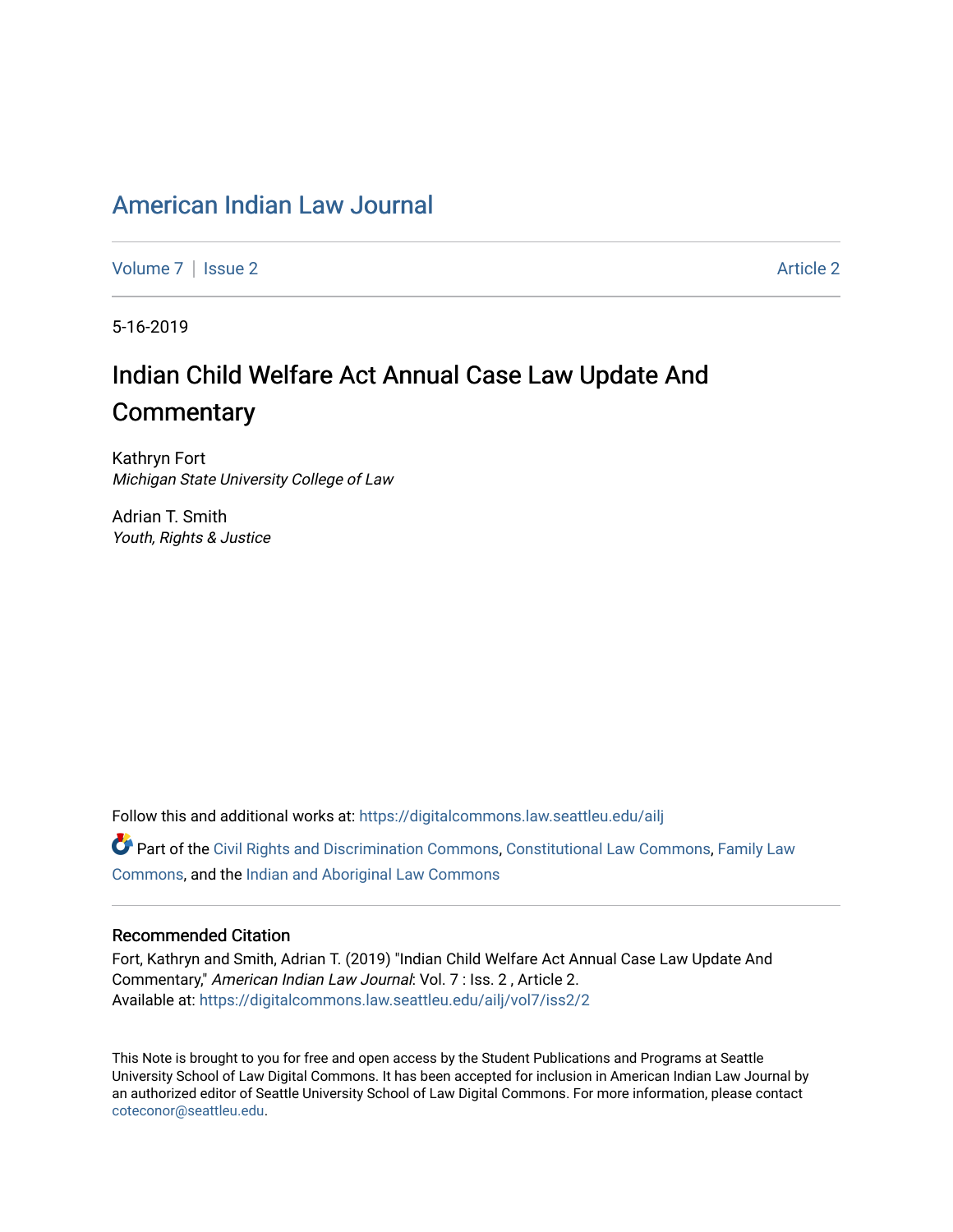# INDIAN CHILD WELFARE ACT ANNUAL CASE LAW UPDATE AND COMMENTARY

## *Kathryn E. Fort and Adrian T. Smith*

### **CONTENTS**

| III. SUMMARY OF THE DATA AND NATIONAL TRENDS25 |  |
|------------------------------------------------|--|
|                                                |  |
|                                                |  |
|                                                |  |
|                                                |  |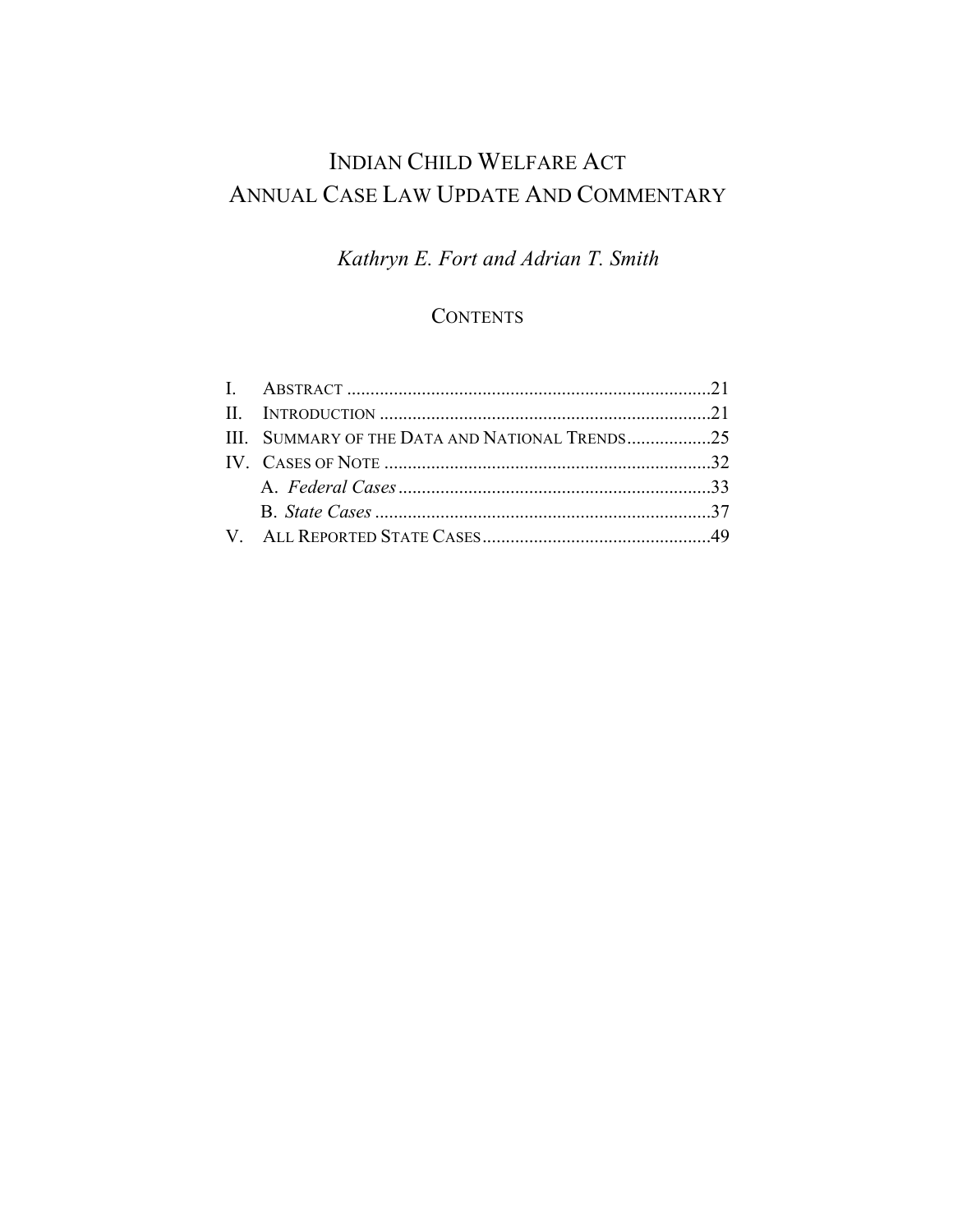### INDIAN CHILD WELFARE ACT ANNUAL CASE LAW UPDATE AND COMMENTARY

*Kathryn E. Fort and Adrian T. Smith<sup>1</sup>*

#### I. ABSTRACT

*There are, on average, 200 appellate cases dealing with the Indian Child Welfare Act (ICWA) annually—including published and unpublished opinions.2 There are usually around thirty reported state appellate court cases involving ICWA issues every year. Before last year, no legal scholar had published a systematic overview of the cases on appeal that analyzed the parties involved, the issues on appeal, and the trends present in these cases. For the second year in a row, this article seeks to fill that void.*

*This article provides a comprehensive catalogue of 2018 ICWA jurisprudence from across all fifty states. Designed as a quick reference for the ICWA practitioner, this article also summarizes key case decisions that have interpreted the law in meaningful, significant, or surprising ways and tracks current attempts by ICWA's opponents to overturn the law piece-by-piece and in its entirety. By providing an overview of last year's ICWA cases, this article is meant to keep practitioners up-to-date so that they can be effective in the juvenile courtroom without having to sort through and read dozens of cases published across all fifty jurisdictions.*

#### II. INTRODUCTION

In 1978, Congress recognized "that the States, exercising their recognized jurisdiction over Indian child custody proceedings through administrative and judicial bodies, have often failed to recognize the essential tribal relations of Indian people and the cultural and social standards prevailing in Indian communities and families," and that this led to "an alarmingly high percentage of

 $1$  • Kathryn E. Fort is the Director of the Indian Law Clinic at Michigan State University College of Law and runs the ICWA Appellate Project. She graduated from MSU College of Law in 2005. Adrian (Addie) T. Smith graduated from Washington University in St. Louis Schools of Law and Social Work in 2012. She was previously the Government Affairs and Advocacy Staff Attorney at the Nation Indian Child Welfare Association.

<sup>&</sup>lt;sup>2</sup> Data on file with the authors and journal.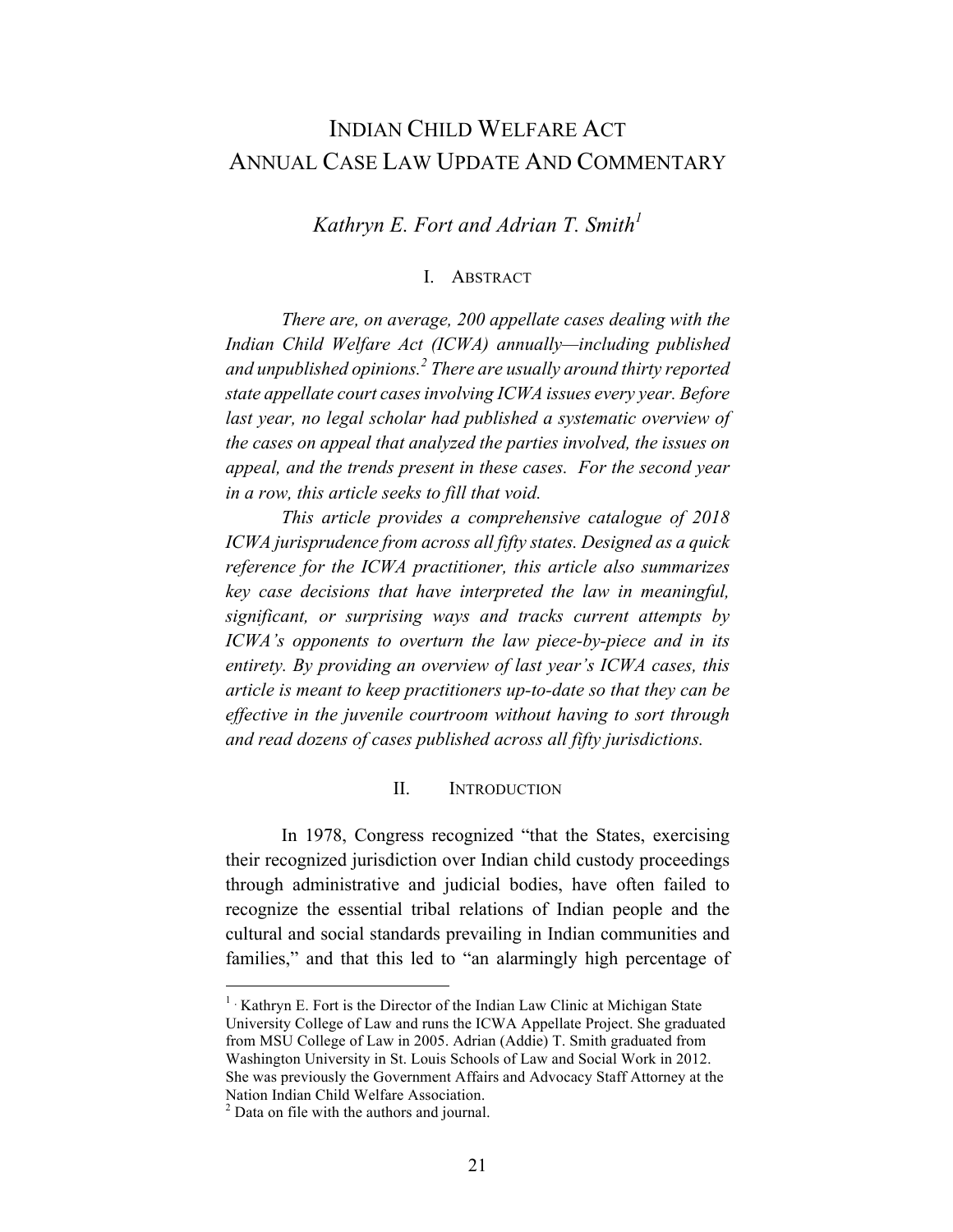Indian families [being] broken up by the removal, often unwarranted, of their children from them by nontribal public and private agencies."3 To address this nation-wide issue, Congress passed the Indian Child Welfare Act (ICWA). <sup>4</sup> ICWA creates "minimum Federal standards for the removal of Indian children from their families and the placement of such children in foster or adoptive homes" that state administrative and judicial bodies must follow.<sup>5</sup>

Because of ICWA's fundamental structure—being a federal law interpreted and litigated in state courts—tracking appellate litigation interpreting the Act is relatively easy. Indeed, state court decisions make up the body of ICWA case law and have influence beyond the state in which they are decided. That is because state courts often turn to "sister jurisdictions" when deciding matters related to ICWA precisely because it is a federal law applied across the states.<sup>6</sup> For this reason, unlike other child dependency attorneys, an ICWA practitioner has to stay up to date on decisions from across the country in addition to decisions in their home state. This can be particularly difficult for those with an active caseload and limited access to legal databases, such as tribes' in-house ICWA attorneys, parents' attorneys, and child advocates (including guardians ad litem or children's attorneys). It has become increasingly evident that practitioners are in need of an annual published account of the

<sup>3</sup> 25 U.S.C. § 1901(4)–(5) (2012). <sup>4</sup> *See* 25 U.S.C. § 1901 (2012). For an overview of ICWA's provisions, requirements, and an introduction to the law, *see* Native American Rights Fund, A Practical Guide to the Indian Child Welfare Act, available at https://www.narf.org/nill/documents/icwa/ [http://perma.cc/5WSH-6QUA]; B.J. Jones et al., The Indian Child Welfare Act Handbook (2008); National Council of Juvenile and Family Court Judges, Indian Child Welfare Act Judicial Benchbook, available at http://www.ncjfcj.org/ICWABenchbook [http://perma.cc/DGB3-2ZPV]<br>
<sup>5</sup> 25 U.S.C. § 1902 (2012).

<sup>6</sup> *See*, *e.g.*, Dep't of Human Servs. v. J.G. (*In re* C.G.), 317 P.3d 936, 945 n.11 (Or. Ct. App. 2014) (looking to decisions of sister states when interpreting ICWA); State *ex rel.* Children, Youth and Families Dep't v. Marlene C. (*In re*  Esther V.), 248 P.3d 863, 871 (N.M. 2011); *In re* Welfare of R.S., 805 N.W.2d 44, 65 (2011); People *ex rel.* A.R., 310 P.3d 1007, 1014 (Colo. Ct. App. 2012*); In re* Welfare of S.R.K, 911 N.W.2d 821, 829 (Minn. 2018). *See also In re* N.B., 199 P.3d 16, 19 (Colo. Ct. App. 2007) (collecting cases from the "several states" regarding ICWA's application in step-parent adoptions), which was cited to in *In re* Adoption of T.A.W., 383 P.3d 492 (Wash. 2016) (applying the Washington State Indian Child Welfare Act to step-parent adoptions), which was further cited to and discussed in S.S. v. Stephanie H., 388 P.3d 569, 574 (Ariz. Ct. App. 2017) (applying ICWA to a private abandonment and step-parent adoption proceeding).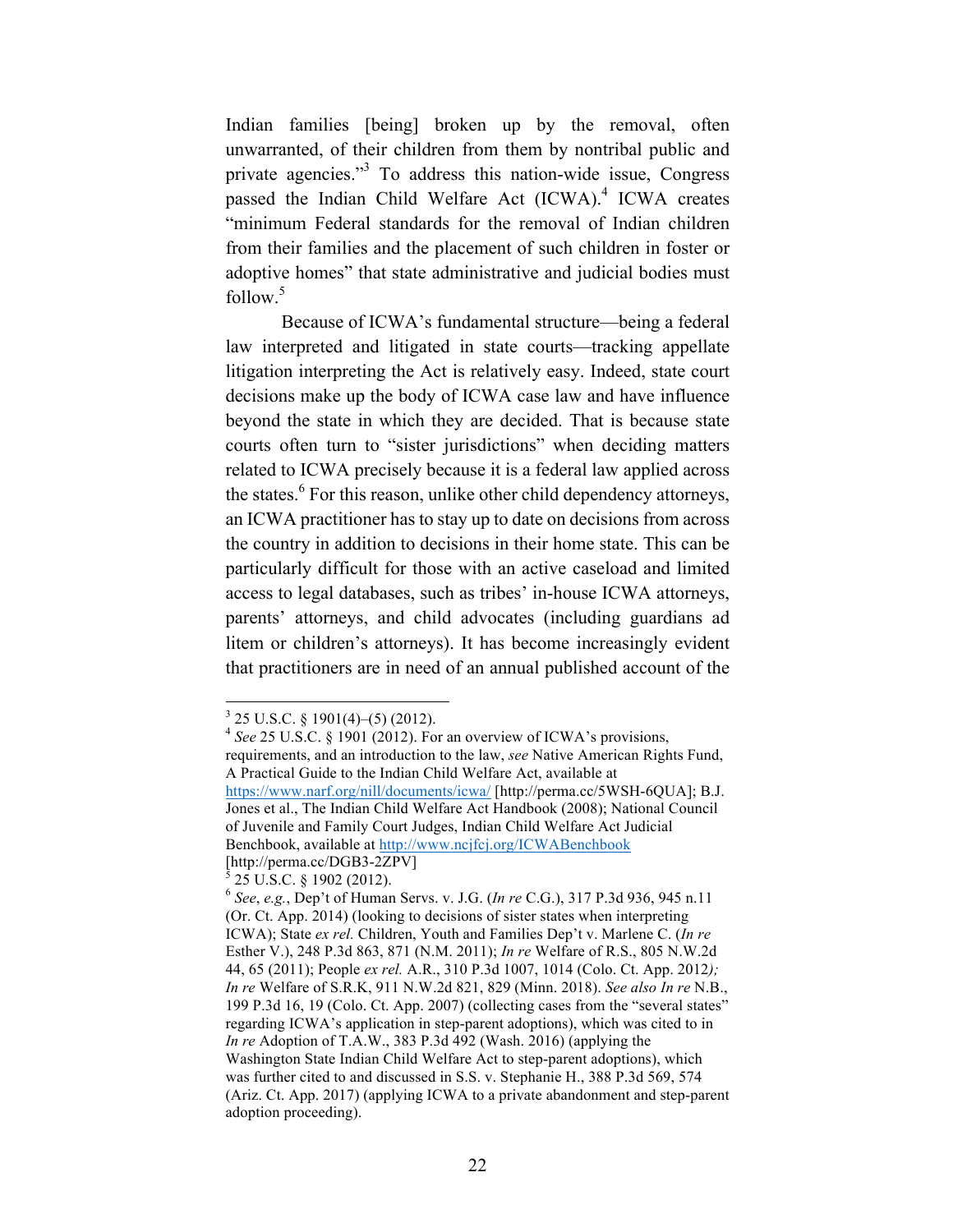cases.<sup>7</sup> Although much of family law is under the purview of the states,<sup>8</sup> ICWA, which is grounded in the federal government's trust responsibility to tribes and Indian people, holds a unique place in child welfare jurisprudence.<sup>9</sup> It is a federal law that must be implemented in state courts—jurisdictions where there can be a great deal of legislative diversity.<sup>10</sup>

ICWA's provisions apply when there is an Indian child<sup>11</sup> and a child custody proceeding.<sup>12</sup> The law's requirements include the following: States must inquire into the membership status of a tribal  $child<sub>13</sub>$  provide tribes and parents notice in child welfare

 $7$  Prof. Fort runs the ICWA Appellate Project at MSU College of Law. In 2017, her clinic handled inquiries in sixty-three different cases from more than thirty tribes handling cases in more than twenty states. In 2018, the clinic handled additional inquires in more than forty cases from more than thirty tribes. Additionally, for the past few years, Prof. Fort has collecting ICWA cases and discussing them online, but the need for a formal compendium has become increasingly obvious based on the inquiries from around the country both authors receive on a weekly basis. *See* Turtletalk ICWA Appellate Project, https://turtletalk.wordpress.com/icwa/ [http://perma.cc/W4E5-8KMT]. 8 *But see* Jill Elaine Hasday, Family Law Reimagined (2014) (arguing family

law has long been the purview of the federal government *and* the states, despite Supreme Court dicta stating otherwise).

<sup>&</sup>lt;sup>9</sup> See 25 U.S.C. § 1901(1)–(2) (2012). <sup>10</sup> While the federal funding provisions under Title IV-E of the Social Security Act require states to pass certain standards for foster care placements and termination of parental rights, there are many areas of state law that vary by state. 42 U.S.C. §§ 670–679c (2012). *See, e.g.,* Child Welfare Information Gateway, Wash., D.C.: U.S. Dep't of Health and Human Servs, Children's Bureau, *Consent to Adoption*, (2017) available at

https://www.childwelfare.gov/pubPDFs/consent.pdf [http://perma.cc/VL7F-22FH]; Child Welfare Information Gateway, Wash., D.C.: U.S. Dep't of Health and Human Servs, Children's Bureau, *Representation of Children in Child Abuse and Neglect Proceedings* (2014)

https://www.childwelfare.gov/pubPDFs/represent.pdf [http://perma.cc/4AUN-8Z7S]; Child Welfare Information Gateway, Wash., D.C.: U.S. Dep't of Health and Human Servs, Children's Bureau, *Rights of Unmarried Fathers* (2014), available at https://www.childwelfare.gov/pubPDFs/putative.pdf

<sup>[</sup>http://perma.cc/3KUP-DU3G]; Child Welfare Information Gateway, Wash., D.C.: U.S. Dep't of Health and Human Servs, Children's Bureau, *Definition of Child Abuse and Neglect* (2016)

https://www.childwelfare.gov/pubPDFs/define.pdf [http://perma.cc/BGJ3- 883Z]. Even in an area where state law is arguably quite similar—child abuse and neglect cases, for example—the vocabulary across the states varies tremendously. Indeed, the authors of this article debated whether to call them "child abuse and neglect cases" (Michigan) or "child dependency cases" (Oregon).

 $11$  25 U.S.C. 1903(4) (2012) (a child under the age of eighteen who either is a tribal member or is both eligible for tribal citizenship and the biological child of a tribal member).<br> $^{12}$  *Id.* at (1).

 $13$  25 U.S.C. § 1912(a) (2012).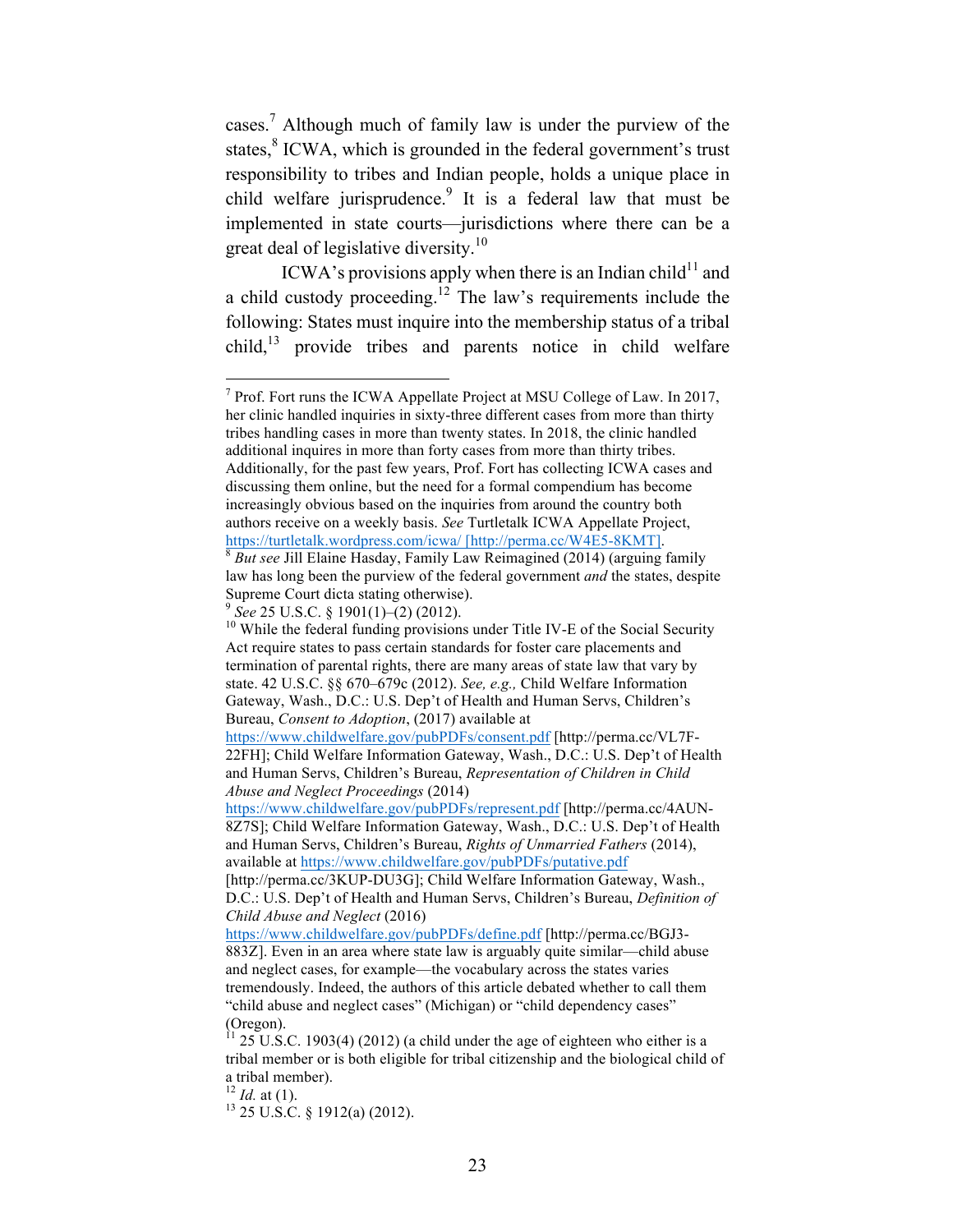proceedings, $14$  and ensure that tribes are given the opportunity to intervene in the proceedings<sup>15</sup> or transfer jurisdiction to the tribal court.<sup>16</sup> The party removing a child or terminating parental rights must provide active efforts to prevent the breakup of an Indian family<sup>17</sup> and present testimony of a qualified expert witness supporting such a decision<sup>18</sup> before placing an Indian child in foster care or terminating the parental rights over an Indian child. Additionally, proceedings under ICWA involve increased burdens of proof,  $19$  among other things.

ICWA has been interpreted to apply in conjunction with, and in some instances on top of, state child welfare laws.<sup>20</sup> When an Indian child, as defined in the law, is subject to a child custody proceeding, also defined in the law, ICWA's protections and standards must be implemented by state courts.<sup>21</sup> Though ICWA is not a unique federal intrusion into state family dependence proceedings, it is one of the few laws of this kind that are not required to be incorporated into state law in order for a state to receive federal funding. Many states have incorporated parts of the law, while a few have passed comprehensive Indian child welfare acts. 22

To best serve the active practitioner, this article first provides an overview of related case data, including information on where there were reported (and unreported) decisions interpreting

<sup>14</sup> *Id.*<br><sup>15</sup> 25 U.S.C. § 1911(c) (2012).<br><sup>16</sup> 25 U.S.C. § 1911(b) (2012).<br><sup>17</sup> 25 U.S.C. § 1912(d) (2012)<br><sup>18</sup> 25 U.S.C. § 1912(e)–(f) (2012).<br><sup>19</sup> *Id.*<br><sup>20</sup> *See In re* K.S.D., 904 N.W.2d 479, 482 (N.D. 2017); Valeri Dep't of Econ. Sec., 198 P.3d 1203, 1207 (Ariz. 2009) (collecting cases). <sup>21</sup> 25 U.S.C. § 1903(1) (2012). *See also* Mississippi Band of Choctaw Indians v. Holyfield, 490 U.S. 30, 42 (1989) (applying ICWA in 'child custody proceedings' involving an 'Indian child' as defined by the Act). <sup>22</sup> *See, e.g.*, Michigan Indian Family Preservation Act, Mich. Comp. Laws § 712B.1–41 (2012) (comprehensive state ICWA); Minnesota Indian Family Preservation Act, Minn. Stat. §§ 260.751–835 (1999) (comprehensive state ICWA); Washington Indian Child Welfare Act, Wash. Rev. Code §§ 13.38.010– 190 (2011) (comprehensive state ICWA); Nebraska Indian Child Welfare Act Neb. Rev. Stat. §§ 43-1501–1516 (2015) (comprehensive state ICWA); Ariz. Rev. Stat. Ann. § 8-453 (2017) (merely requiring compliance with ICWA); Colo. Rev. Stat. § 19-1-126 (2002) (requiring compliance with ICWA and specifically-inquiry, notification, determination, transfer to tribal court); Or. Rev. Stat. §§ 419A.116, 419B.090, 118, 150, 171, 185, 192, 340, 365, 366, 452, 476, 498, 500, 875, 878, 923 (2001) (Imbedding ICWA standards in relevant areas across Oregon's dependency code).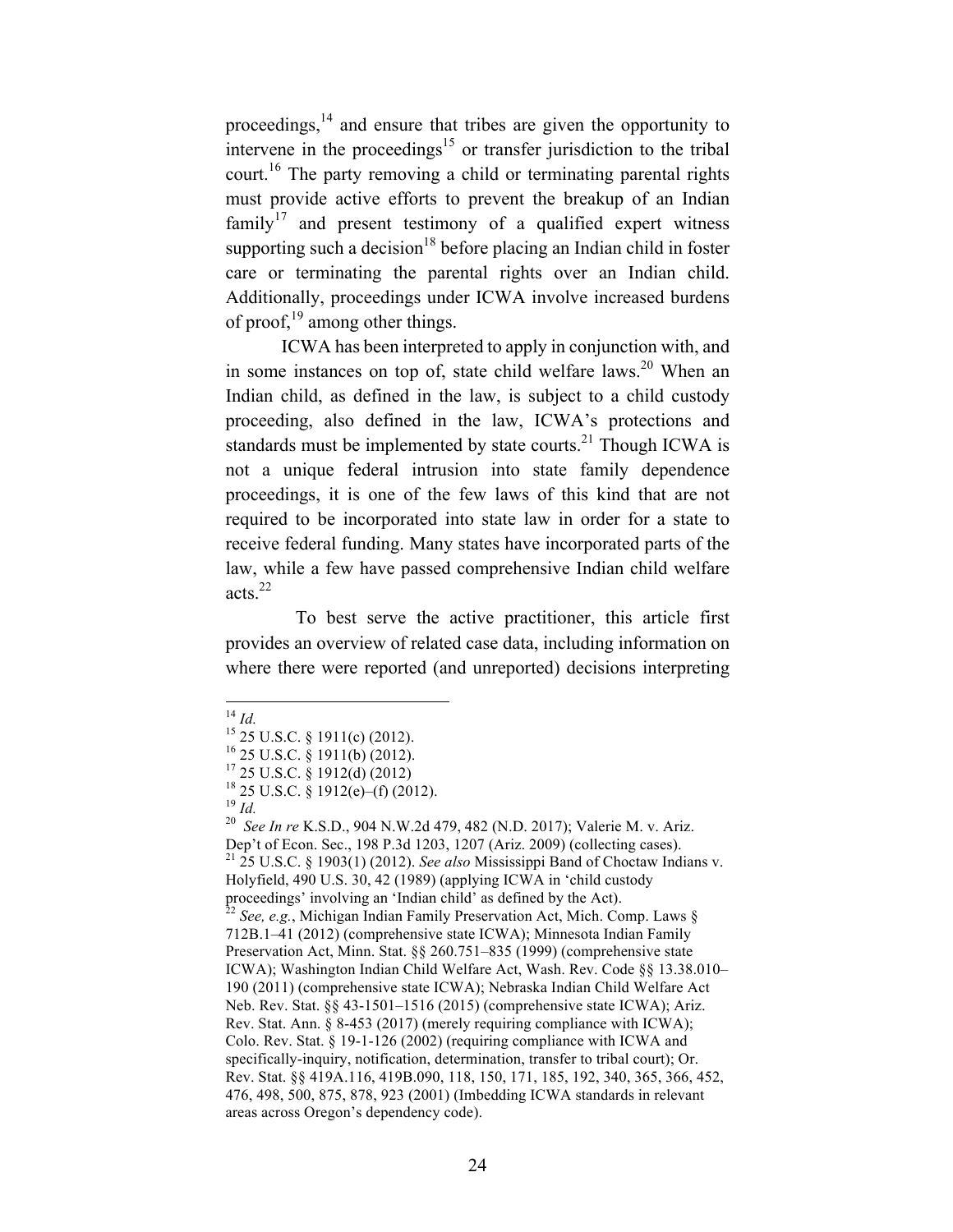ICWA, what provisions courts most commonly interpreted, and what themes arose in 2018. The article then provides a descriptive commentary on a handful of 2018 state and federal cases that best illuminate the described themes. It closes with a full compendium of 2018 ICWA cases, which is topically organized for those practitioners who may not have access to this information.

#### III. SUMMARY OF THE DATA AND NATIONAL TRENDS

Every year, there are usually around thirty reported state appellate court cases involving ICWA issues. However, until recently, there has never been a systematic look at the cases on appeal that includes an analysis of who is appealing and what the primary issues are on appeal. Legal databases make both published and unpublished cases more readily available to the practitioner and scholar, but the sheer volume of cases can be overwhelming. The authors of this article read every case as they were released through daily alerts from Westlaw, LexisNexis, and the Alaska court system. Each case was coded by the primary ICWA topic on appeal.<sup>23</sup> The cases were also coded with the date, the court, the child's named tribe,<sup>24</sup> the parties involved, and the court's decision.<sup>25</sup> These numbers do not include federal challenges to the law, which are discussed separately below under Cases of Note.

Because of time limits and capacity, the ICWA topics on appeal have been coded by only one of this article's authors. This means there are some cases that cross topics and might be coded differently by a different reader. Therefore, the count of topics is not meant to be statistically sound, but rather provide general guidance concerning the trends on appeal. The general elements of each topic are listed below:

*Inquiry*<sup>26</sup> considers whether the case primarily discusses social services or the court's failure to ask questions about a parent's

<sup>&</sup>lt;sup>23</sup> Active efforts, burden of proof, qualified expert witness, inquiry, notice, transfer to tribal court, foster care proceeding, termination of parental rights, guardianship, Indian custodian, intervention, appealability, appointment of counsel.

<sup>&</sup>lt;sup>24</sup> In notice cases, often there are a number of tribes identified as potential tribes for the child. We collect up to three named tribes and put them in the order they appear in the case. We publish the first named tribe here, unless the court determines the Indian child's tribe later in the opinion.

<sup>&</sup>lt;sup>25</sup> Affirm, remand, reverse, dismissed <sup>26</sup> 25 U.S.C. § 1912(a) (2012); 25 C.F.R. § 23.107 (2017).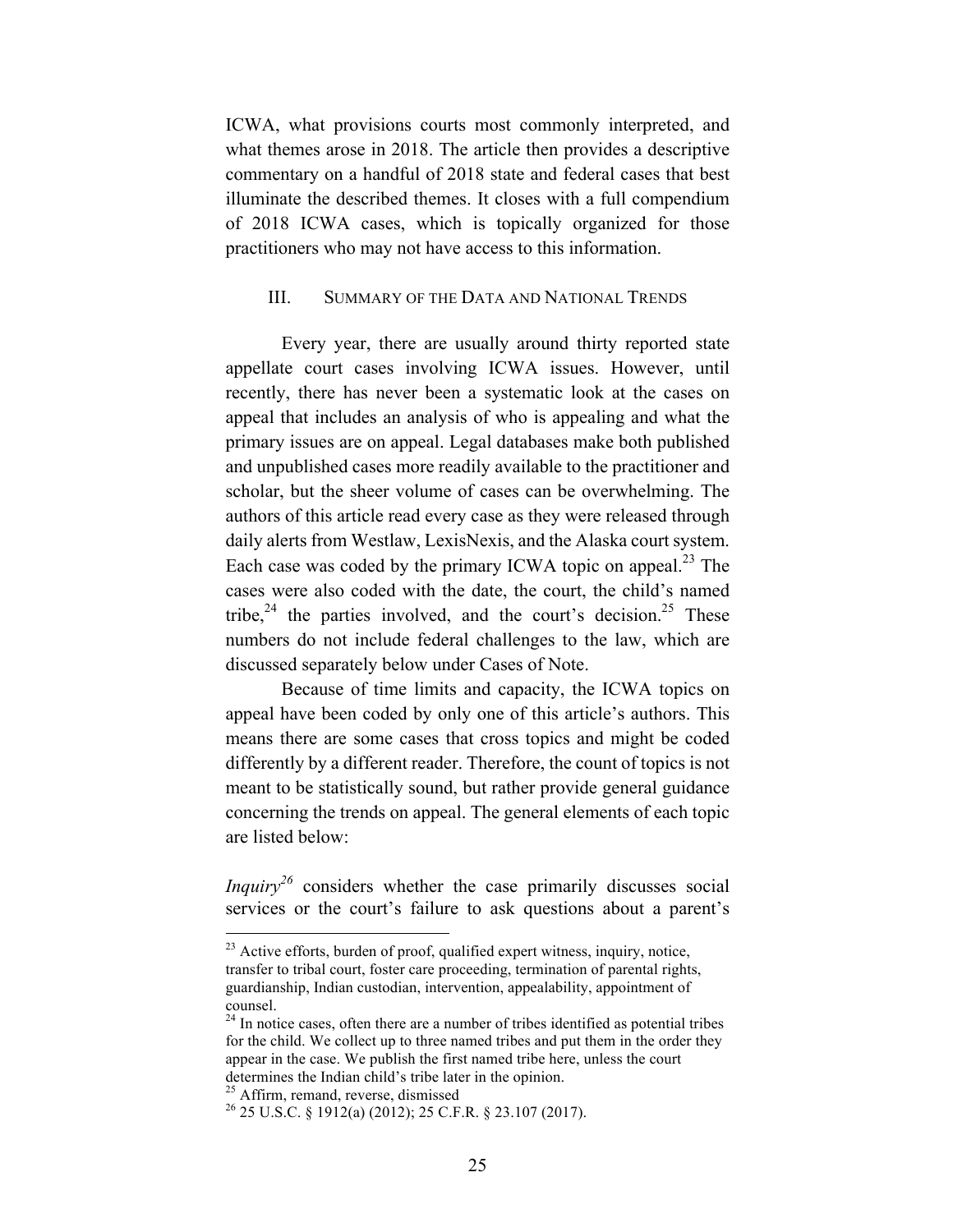indication that they may be American Indian. This may include cases where notice was sent without enough information, but the included cases are limited to those in which the issue is a lack of inquiry rather than incorrect notice.

*Notice*<sup>27</sup> is at issue any time there is discussion of the adequacy of notice to tribes. This includes notice that goes to the wrong tribe, the wrong address, not enough tribes, or was not updated with new information.

The nature of *foster care proceedings <sup>28</sup>*are analyzed to determine what proceedings are implicated under ICWA.

*Removal*<sup>29</sup>: opinions involving the standards, including evidentiary, of the removal of a child from the home. These may include both emergency and non-emergency proceedings.

*Termination of Parental Rights*<sup>30</sup>: When a parent or tribe challenges more than one element of an ICWA termination of parental rights, including active efforts, qualified expert witness, or the burden of proof.

*Active Efforts*<sup>31</sup>: When a parent challenges the active efforts finding in either a foster care or termination proceeding.

*Qualified Expert Witness (QEW)*<sup>32</sup>: When a parent challenges the qualified expert witness testimony in either a foster care or termination proceeding.

*Indian Child*<sup>33</sup>: When a tribe has been identified, and the court is trying to determine whether the child is an Indian child under ICWA's definition. This will include reason to know the child is an Indian child cases, which are separate from faulty notice cases.

*Placement Preferences<sup>34</sup>*: the party appealing is contesting the placement order of one or more children.

<sup>&</sup>lt;sup>27</sup> 25 U.S.C. § 1912(a) (2012); 25 C.F.R. §. 23.111 (2018).<br><sup>28</sup> 25 U.S.C. § 1903(1) (2012); 25 C.F.R. § 23.103 (2018).<br><sup>29</sup> 25 U.S.C. § 1912(e) (2012); 25 U.S.C. § 1922 (2012); 25 C.F.R. §§ 23.113–

<sup>114 (2018).&</sup>lt;br><sup>30</sup> 25 U.S.C. § 1912(f) (2012); 25 C.F.R. §§ 23.120–123 (2018).

<sup>31 25</sup> U.S.C. § 1912(e)–(f) (2012); 25 C.F.R. §§ 23.2, 23.120 (2018).<br>
<sup>32</sup> 25 U.S.C. § 1912 (e)–(f) (2012); 25 C.F.R. § 23.122 (2018).<br>
<sup>33</sup> 25 U.S.C. § 1903(4) (2012); 25 C.F.R. §§ 23.108–109 (2018).<br>
<sup>34</sup> 25 U.S.C. § 19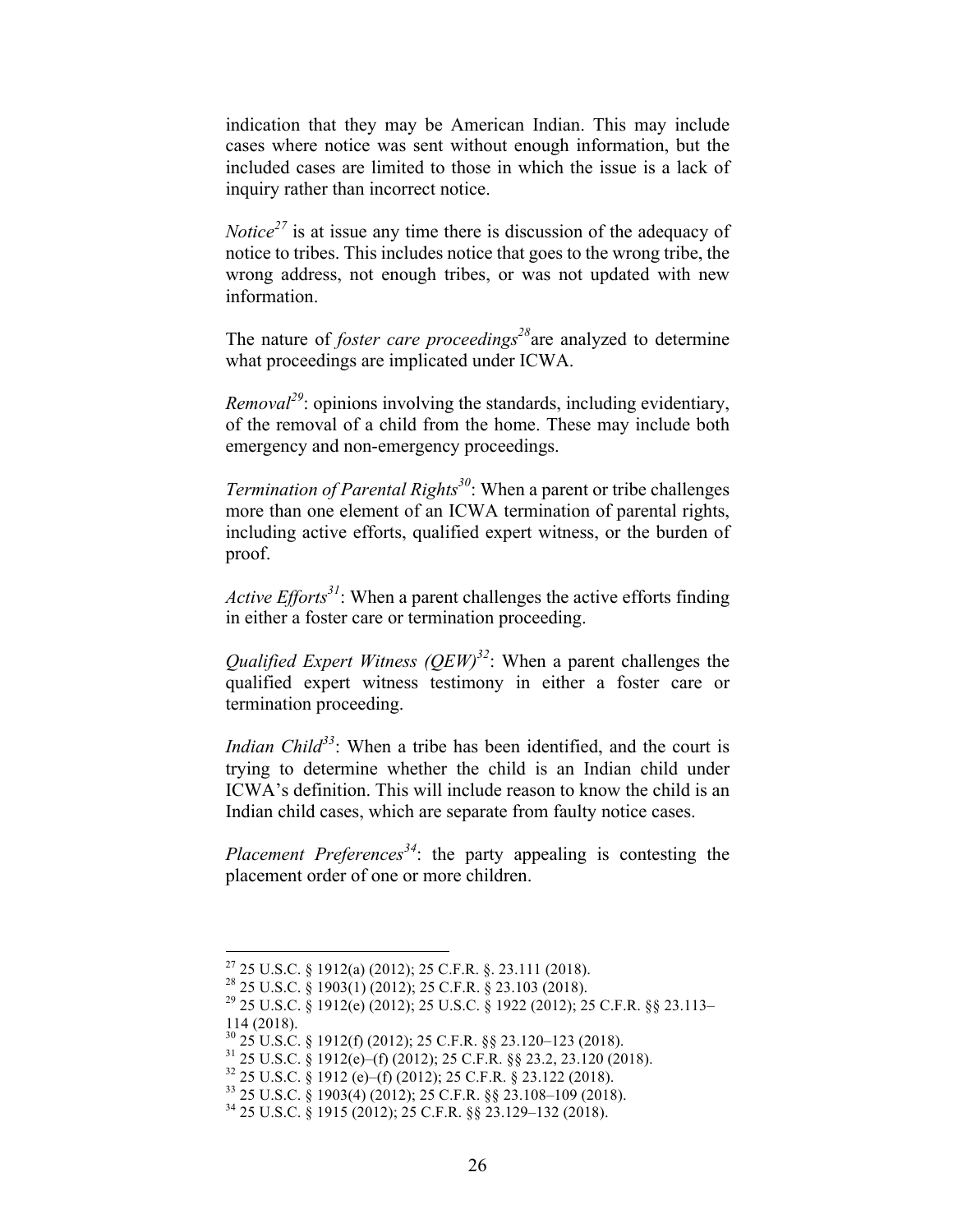*Jurisdiction*<sup>35</sup>: When the state court is determining whether it has jurisdiction to hear the case.

*Transfer to Tribal Court<sup>36</sup>*: when a party appeals an order either denying or granting a transfer of jurisdiction to tribal court.

*Guardianship<sup>37</sup>*: When the court determines whether ICWA applies to a guardianship.

*Consent to Termination<sup>38</sup>*: When a parent appeals an order terminating parental rights that involved the parent's consent to the termination.

*Appointment of Counsel<sup>39</sup>*: When the case primarily addresses the right to appointment of counsel under ICWA.

*Burden of Proof<sup>40</sup>*: when a party challenges either the clear and convincing evidence standard or the beyond a reasonable doubt standard of ICWA.

*Appealability*<sup>41</sup>: when a court determines whether an order in an ICWA case is appealable.

*Tribal Customary Adoption<sup>42</sup>*: Cases interpreting California's Tribal Customary Adoption statute.

As the numbers show, ICWA is litigated more often than non-practitioners might imagine. State courts of appeal interpret the law across the country at a rate of once every other day. There are, on average, 200 appellate cases annually—including published and unpublished opinions. $43$  In 2017, there were 214 appealed ICWA

<sup>&</sup>lt;sup>35</sup> 25 U.S.C. § 1911 (2012); 25 C.F.R. § 23.110 (2018).<br><sup>36</sup> 25 U.S.C. § 1911(2012); 25 C.F.R. §§ 23.115–119 (2018).<br><sup>37</sup> 25 U.S.C. § 1903(1) (2012); 25 C.F.R. § 23.103 (2018).<br><sup>38</sup> 25 U.S.C. § 1912(f) (2012); 25 U.S.C. §

<sup>128</sup>j (2018); 25 C.F.R. §§ 23.136–137 (2018).<br><sup>39</sup> 25 U.S.C. § 1912(b) (2012).<br><sup>40</sup> 25 U.S.C. § 1912(e)–(f) (2012); 25 C.F.R. § 23.121 (2018).<br><sup>41</sup> 25 U.S.C. § 1914 (2012).<br><sup>42</sup> Cal. Welf. & Inst. Code § 366.24 (West 2013)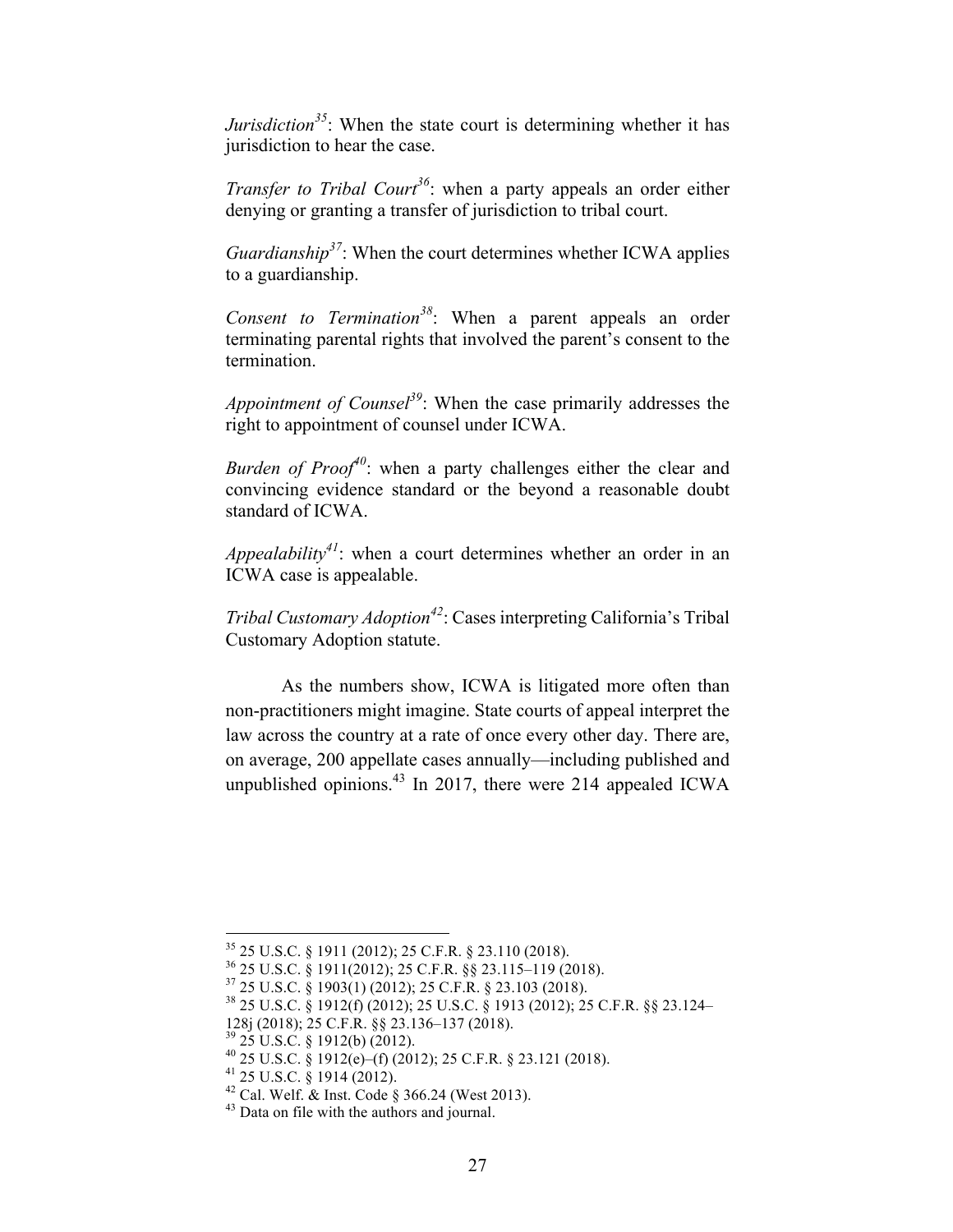cases.  $44$  Thirty-four were published.  $45$  In 2018, there were 206 appealed ICWA cases, but only forty-nine were published.<sup>46</sup> As we noted last year, the small number of reported ICWA cases understates the amount of appeals, and the lack of reporting leaves important analysis and guidance as non-binding. $47$ 

Supreme Courts in seven different states issued reported ICWA-related opinions this year, including Alaska (three cases), Montana (seven cases), South Dakota (two cases), Michigan, Minnesota, Nebraska, and North Dakota.<sup>48</sup> Meanwhile, Alaska had another eight unreported decisions, Montana another three, and Nevada issued one. The remaining opinions, published and unpublished, were authored by states' intermediate Courts of Appeal. The number of ICWA appellate cases varied significantly by jurisdiction, as did the number of cases which the courts chose to report.<sup>49</sup>

While unpublished opinions cannot be used for precedent, the authors include those cases in the numbers here to reflect the actual litigation practitioners encounter. As always, the authors have

 <sup>44</sup> Cases are collected from both Westlaw and Lexis over the course of the year via case alerts that collect cases from all fifty states and using the search terms "Indian Tribe", "American Indian", "Native American". The cases are sorted by case name, the date, the court, the state, whether the case is reported or not, the top two issues, up to three named tribes, the outcome of the case, and who appealed the case.

<sup>45</sup> Data on file with the authors and journal. 46 2018 Data on file with authors and journal. <sup>47</sup> *See* Kathryn E. Fort*, Indian Child Welfare Act Annual Case Law Update and Commentary*, 6 AM. INDIAN L.J. 32, 36 (2018); Matter of Dependency of K.S., 199 Wash. App. 1034, 2017 WL 2634788 (Div. I June 19, 2017); New Jersey Div. of Child Protection and Permanency v. E.W., 2018 WL 3384284 (N.J. Super. Ct. App. Div. July 12, 2018) (discussing equal protection challenges to ICWA).

<sup>&</sup>lt;sup>48</sup> It is important to note that Alaska, Montana, North Dakota and South Dakota, do not have or use their court of appeals for child welfare cases; appeals are taken directly to the state supreme court. See Section III for a summary of these cases. That said, last year Montana only had two reported cases.

 $49$  Yet again. California leads the states with 125 cases, but only nine were reported. California has both the most number of cases, and one of the lowest percentages of unreported cases at about seven percent. Alaska is second with eleven opinions, three reported; followed by Montana with ten opinions, and seven reported. Michigan had eight opinions but reported only two, while Colorado issued 8 opinions and published all eight. Ohio, Arizona, and Texas each issued four opinions, and reported two, one, and two, respectively. Illinois issued three unreported opinions. Indiana, Iowa, New Jersey, and Washington each issued two unreported opinions. Missouri, Oklahoma, South Dakota each issued two reported decisions. Finally, Connecticut, Idaho, Kansas, and Nevada issued one unpublished opinion each, and Minnesota, Nebraska, and North Dakota each published their one decision.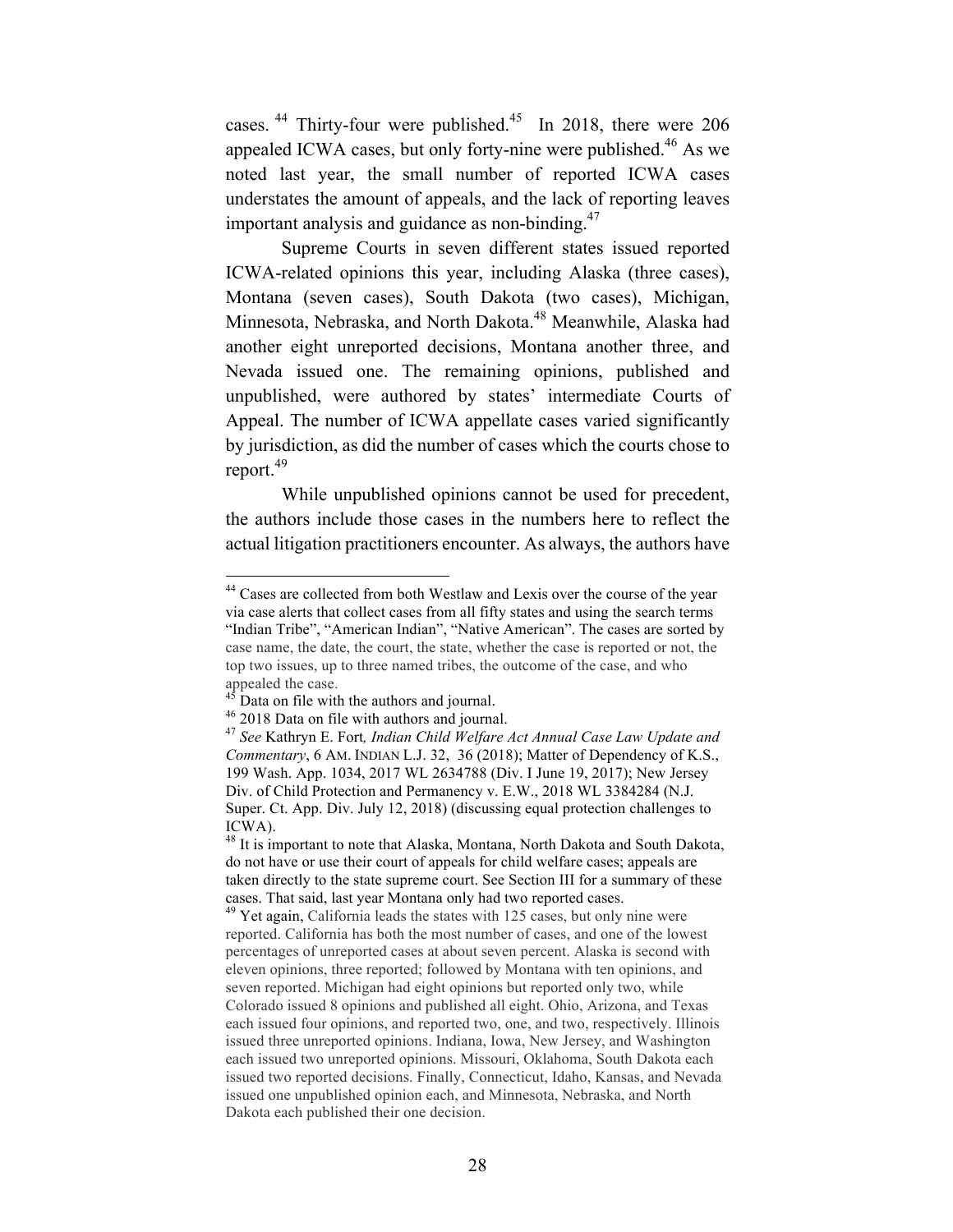only summarized reported cases, but practitioners may want to keep in mind that unreported ones may still have significant legal research and reasoning useful to their cases. Last year, we speculated on the reasons why there may be so many unpublished decisions but did not land on an answer. However, most of these unreported cases address the issue of inquiry and notice—an area so common and well-established that there may no longer be a need to report these opinions.

Similar to what we saw last year, the vast majority of this year's active efforts cases—eleven out of thirteen—were unreported. $50$  This may reflect how fact specific most active efforts cases are. There is, however, a drawback to this lack of reporting because the determinations of what active efforts consists of remain inconsistent. In thirteen cases in eight different states, only one was remanded for the trial court to make specific active efforts findings.<sup>51</sup>

In addition, a little more than half of the termination of parental rights cases were reported.<sup>52</sup> These cases concern multiple aspects of the findings that are required for termination, including active efforts, the burden of proof, and qualified expert witnesses. In every single case, the termination was affirmed. Finally, there were more placement preference cases than last year, and although only two of these cases were published, nine were decided.

The most litigated issues were notice and inquiry,<sup>53</sup> followed by active efforts, termination of parental rights (which includes burden of proof issues), placement preferences, foster care proceeding, tribal customary adoption, and determination of Indian

 <sup>50</sup> *In re* B.Y., 432 P.3d 129 (Mont. 2018); *In re* Adoption of Micah H., 918 N.W.2d 834 (Neb. 2018), Terry S. v. Superior Court, No. A148984, 2018 WL 300078 (Cal. Ct. App. Jan. 5, 2018); *In re* K.R., No. A153781, 2018 WL 6428088 (Cal. Ct. App. Dec. 7, 2018); *In re* D.R. Wolf, No. 343001, 2018 WL 6070462 (Mich. Ct. App. Nov. 20, 2018); *In re* S.D.M., No. 78142-1-I, 2018 WL 5984147 (Wash. Ct. App. Nov. 13, 2018); Jude M. v. State, 394 P.3d 543, 547 (Alaska 2017); Vanessa W. v. Dep't of Child Safety, No. 1 CA-JV 17-0461, 2018 WL 2147213 (Ariz. Ct. App. May 10, 2018); Ronald H. v. State, No. S-16725, 2018 WL 1611648 (Alaska Mar. 28, 2018); *In re* A.F., No. 17-0487, 2018 WL 1282575 (Mar. 13, 2018); *In re* C.P., No. F075660, 2018 WL 1045063 (Cal. Ct. App. Feb. 26, 2018); Janice H. v Dep't of Child Safety, No. 1 CA-JV 17-0343, 2018 WL 893981 (Ariz. Ct. App. Feb. 15, 2018); Charles V. v. State,

<sup>&</sup>lt;sup>51</sup> In re B.Y., 393 Mont. 530, 432 P.3d 129 (2018);<br><sup>52</sup> Ten out of eighteen cases were reported.<br><sup>53</sup> Notice was the subject of litigation in eighty-six cases, and Inquiry was the subject of litigation in forty-three cases.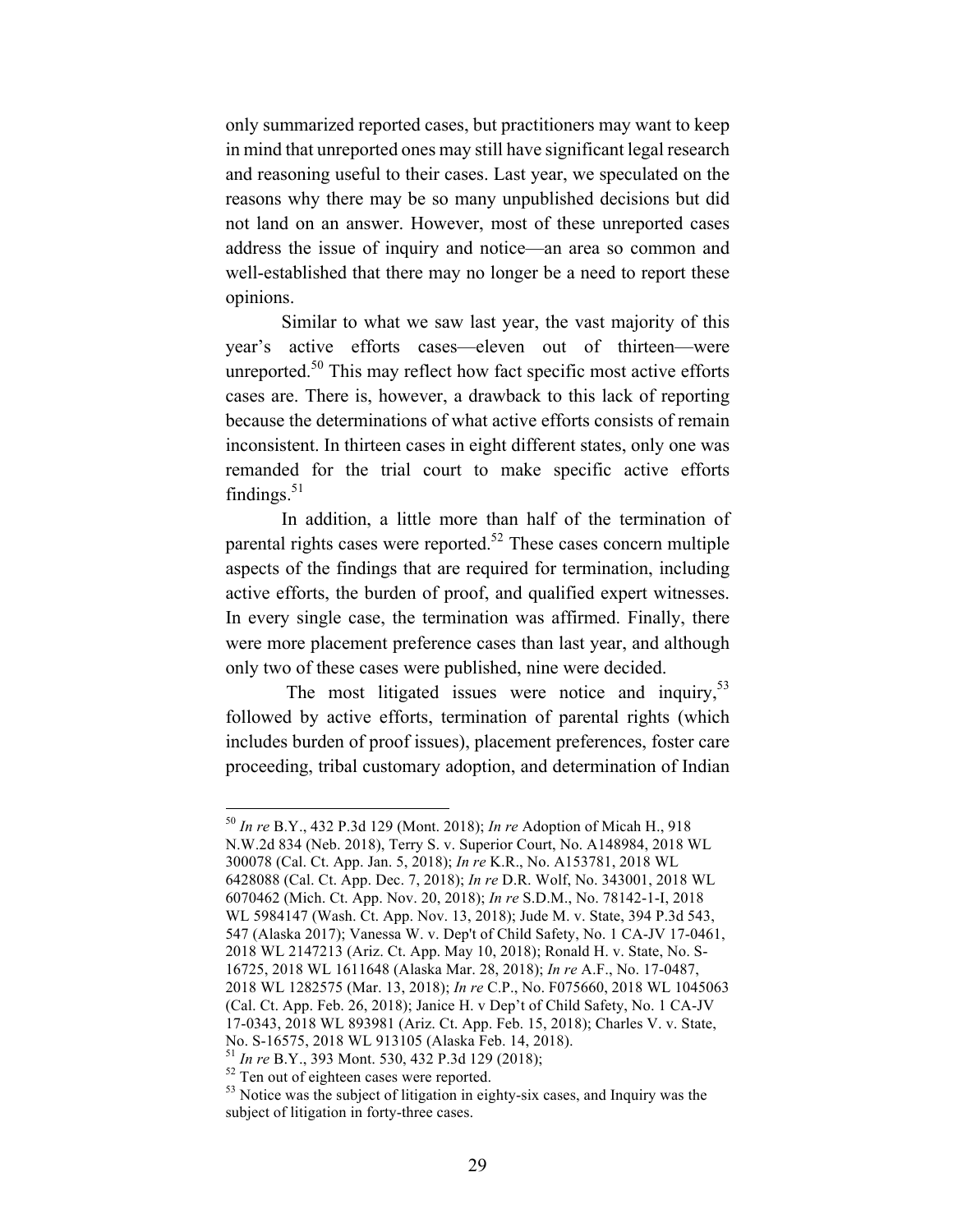child.<sup>54</sup> Of all the cases, seventy-nine or around forty percent were reversed or remanded.<sup>55</sup> This year exactly half of the notice cases were remanded for proper notice (forty-two), and two were reversed. Slightly more than half of the inquiry cases were remanded as well (twenty). Fifty-seven different tribes were named as possible tribes of the children in these cases. In twenty-six cases, the tribe was unknown (the parent did not know name of his or her tribe). In seventeen, the tribe was unnamed (the court did not record name of tribe in the opinion).

There are a few trends worth noting this year. While the total number of cases is down, the number of reported cases has increased considerably given the small sample size. This indicates one reason to distinguish published cases from unpublished cases; this way, the count does not seem artificially inflated by the number of reported cases. The types of cases remained generally the same as last year.

This year, not a single tribe appealed an ICWA case reviewed by the author. While there are no clear statistical reasons for this, the authors can provide some anecdotal ones based on their experience. Many tribes simply do not have the capacity to take a case up on appeal; either these tribes lack counsel or their counsel does not have the capacity to take such a case up. In some cases, the tribe or its outside counsel may either disagree with the appeal or have interests adverse to the parent's position. Tribal attorneys are also often concerned about the duration of the appeals process and the effect it may have on a child. In many cases, tribes are simply never notified of an appeal by a parent. Even if a tribe does receive notice of a case going up on appeal and wants to participate, finding a local attorney for *pro hac vice* is incredibly difficult in some states. The court or agency may also be unwilling to share even basic information with the tribe if it considers that information to be confidential. If a tribal attorney can get past all of that, many state appellate court rules simply do not contemplate intervenor party briefs at the appellate level, so tribes are forced to choose between filing an amicus brief or attempting motion practice on appeal to

<sup>&</sup>lt;sup>54</sup> The numbers of cases for each category of litigation are as follows: Placement Preferences (nine), Active Efforts (thirteen), Termination of Parental Rights (eighteen), Indian Child (twelve), Tribal Customary Adoption (four), Transfer to Tribal Court (one), and QEW (one).

<sup>55</sup> Of the 206 total cases, seventy-four were remanded and five were reversed. Of the forty-nine reported cases, twenty-five were affirmed; twenty-two were remanded or reversed; one was dismissed; and one was affirmed in part and reversed in part.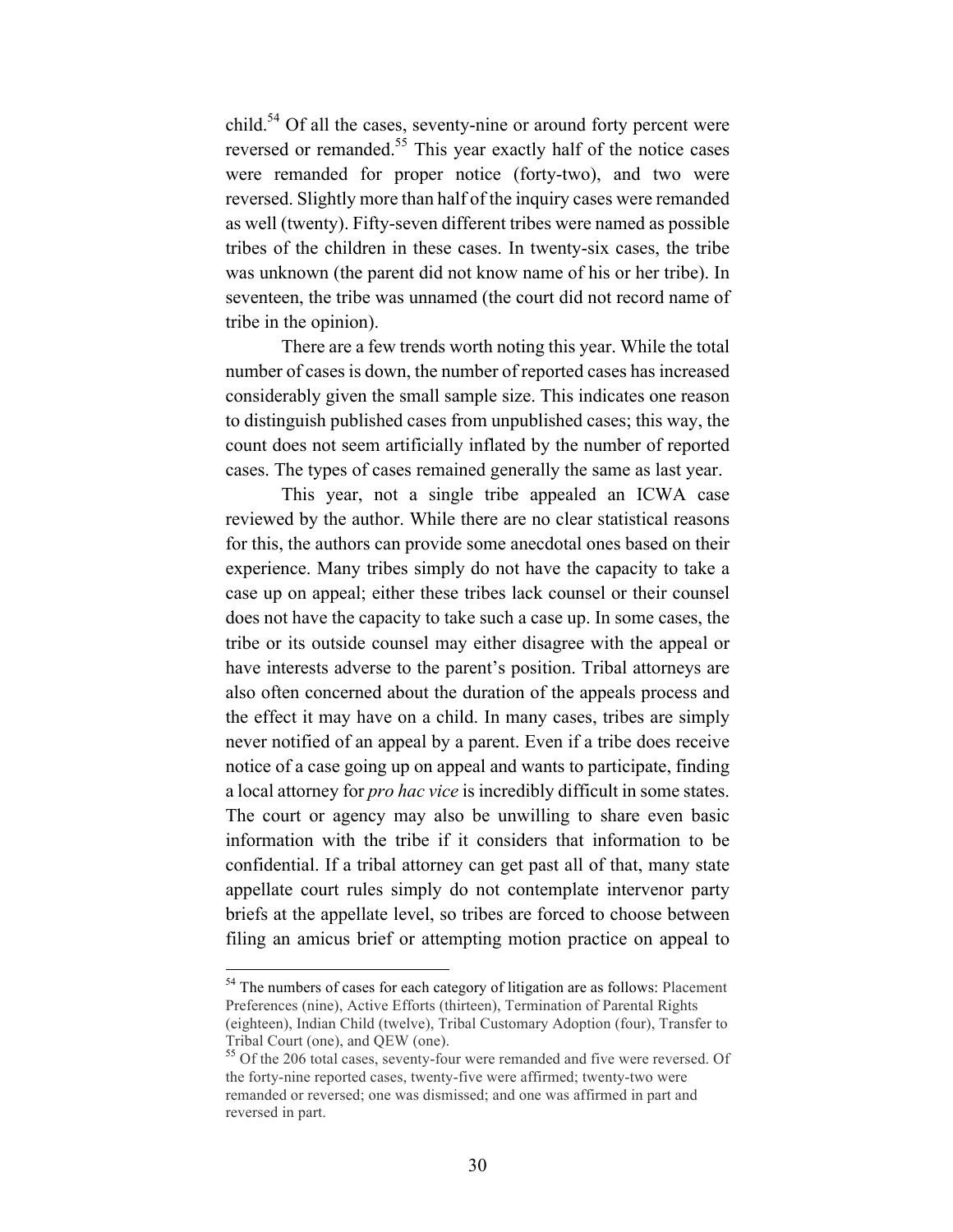ensure their status as a party. Unfortunately, without any tribal brief on appeal, appellate courts often have no guidance concerning a tribe's position. The lack of a brief or participation is sometimes misinterpreted as a lack of concern for the child or family or the alignment of tribal and parental interests. In some decisions, the court's confusion is apparent and its ignorance of the tribe's position comes through in the opinion.

An additional trend this year is the increased number of cases interpreting state laws that implement ICWA. California and Michigan in particular had cases that rest heavily on interpretations of state law.56 California's tribal customary adoption law, a unique state law that allows a state court to apply tribal law in the context of an adoption, was interpreted four times by California state courts.<sup>57</sup> In addition, Michigan had a procedurally difficult and complex case involving a father consenting to termination in the face of a state termination hearing.<sup>58</sup> The outcome of that case was based exclusively on the Michigan Supreme Court's reading of the Michigan Indian Family Preservation Act rather than a reading of ICWA. The cases summarized in Section III are only those in which courts interpreted ICWA, but practitioners must be increasingly aware of state-specific law holdings insofar as they apply to Indian children.

Two states in particular had an uptick in the number of opinions they issued—Montana and Colorado. In particular, Colorado's Court of Appeals issued a number of considered opinions regarding inquiry and notice for which it provided specific and detailed remand instructions.<sup>59</sup> Remand instructions in child welfare cases are particularly important and should be an area of focus for ICWA appellate practitioners. The most obvious example of a problematic reversal or remand on appeal was in *Adoptive Couple v. Baby Girl*,<sup>60</sup> after which no state court held a placement hearing regarding the child's best interest. Because a remand or

 <sup>56</sup> *See In re* J.Y., 241 Cal.Rptr.3d 856 (Cal. Ct. App. 2018); *In re* A.S., 239 Cal.Rptr.3d 20 (Cal. Ct. App. 2018); *In re* Williams, 915 N.W.2d 328 (Mich. 2018).

<sup>57</sup> *In re* J.Y., 241 Cal.Rptr.3d 856 (Cal. Ct. App. 2018); *In re* A.S., 239 Cal.Rptr.3d 20 (Cal. Ct. App. 2018); *In re* L.S. 2018 WL 3371960 (Cal. Ct. App. July 11, 2018); *In re* A.S., 2018 WL 3196529 (Cal. Ct. App. June 29, 2018).<br><sup>58</sup> Williams, 915 N.W.2d 328 (Mich. 2018).

<sup>&</sup>lt;sup>59</sup> *In re* J.L., 428 P.3d 612, 616–617 (Colo. Ct. App. 2018). <sup>60</sup> 570 U.S. 637, 133 S.Ct. 2552 (2013)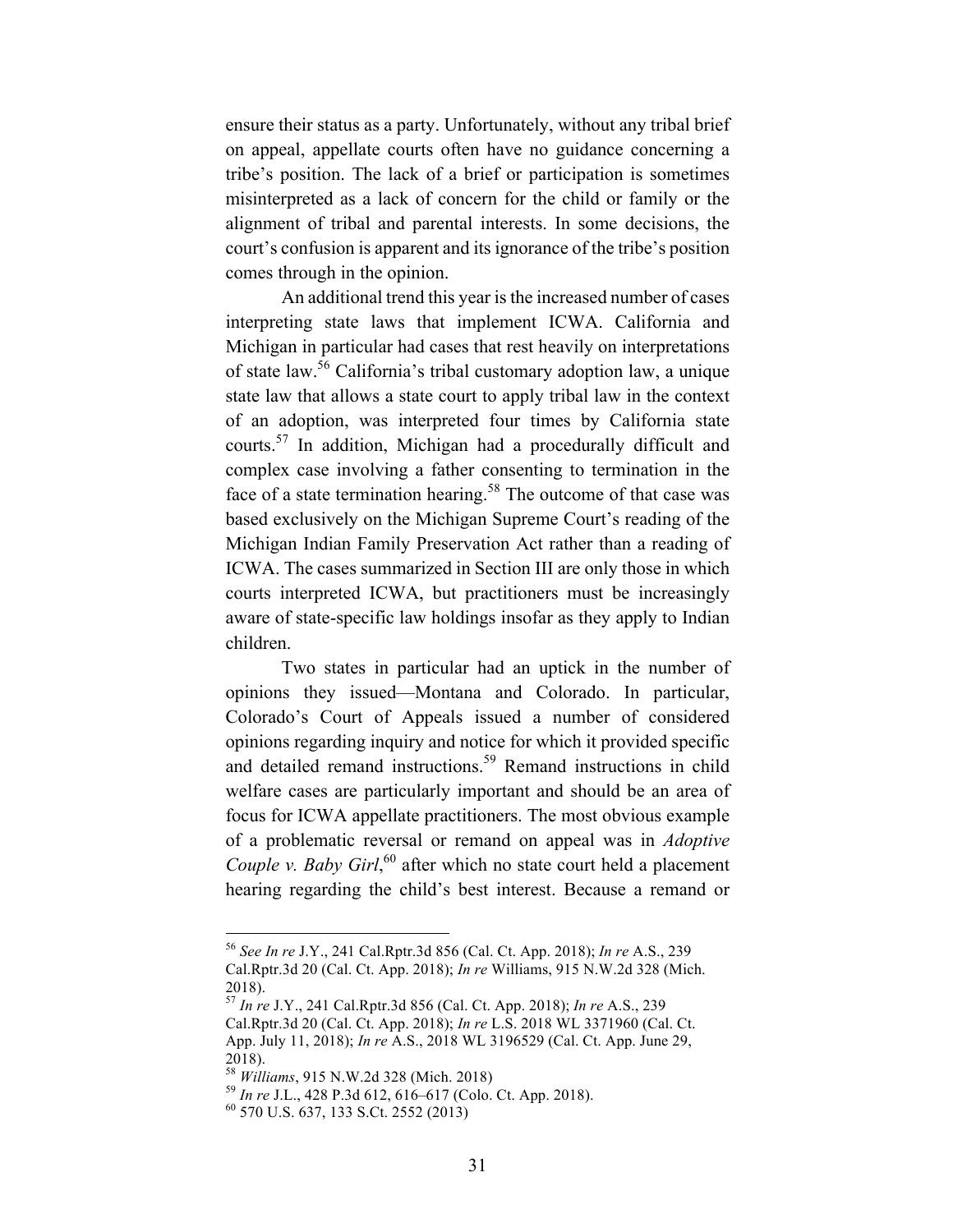reversal can end up changing the placement of a child immediately, appellate attorneys should consider providing specific instructions in the conclusion portions of their briefs.<sup>61</sup>

Montana's reported cases ran the gamut of ICWA issues, including active efforts, the determination of who may be considered an Indian child under the law, notice, and the termination of parental rights. While the Montana court continued to apply *Adoptive Couple v. Baby Girl*<sup>62</sup> to its paternity cases, to the detriment of Native fathers, it also applied the ICWA Regulations in a fairly strict manner.<sup>63</sup> Montana is also the location of a new ICWA court in Yellowstone County.<sup>64</sup> The court represents an attempt to bring more collaboration between the state and local tribes to the child welfare process when it involves Indian children. The court is an attempt to treat all parties—parents, tribes, and children—with the respect and consideration they deserve.

And finally, as had been the case since 2015, the federal challenges to ICWA continue apace. Though standard ICWA practice continues in state courts around the country, much of the media coverage and national legal work has focused extensively on cases out of Texas and Arizona. In particular, the facial challenge to the law by the states of Texas, Indiana, and Louisiana is the greatest threat to ICWA since its passage, though none of the arguments made in that case are new or were unconsidered by Congress and courts at the time of ICWA's passage.

#### IV. CASES OF NOTE

The authors have chosen to highlight and summarize the cases below because they present relevant issues, reflect trends in litigation from across the country, and/or sit in a unique procedural posture that reflects the current challenges to and interpretations of

 <sup>61</sup> *Compare In re* J.J.W., 902 N.W.2d 901, 919 (Mich. Ct. App.) (vacating an order denying an adoption petition, vacating the order removing children from petitioners with no instructions as to where the children should go), *with In re* Williams 915 N.W.2d 328, 337(Mich. 2018) (describing where the children should stay during the remand).<br><sup>62</sup> Matter of P.T.D., 424 P.3d 619 (Mont. 2018).<br><sup>63</sup> Matter of B.Y., 432 P.3d 129 (Mont. 2018).<br><sup>64</sup> Phoebe Tollefson, *1 year into Native foster care court, most kids taken from* 

*unsafe homes are placed in tribe-approved homes*, BILLINGS GAZETTE (July 24, 2018), https://billingsgazette.com/news/local/year-into-native-foster-care-courtmost-kids-taken-from/article\_d709c08a-b094-5ef2-b4f0-d5ff77b82762.html [http://perma.cc/2LMX-3DGL]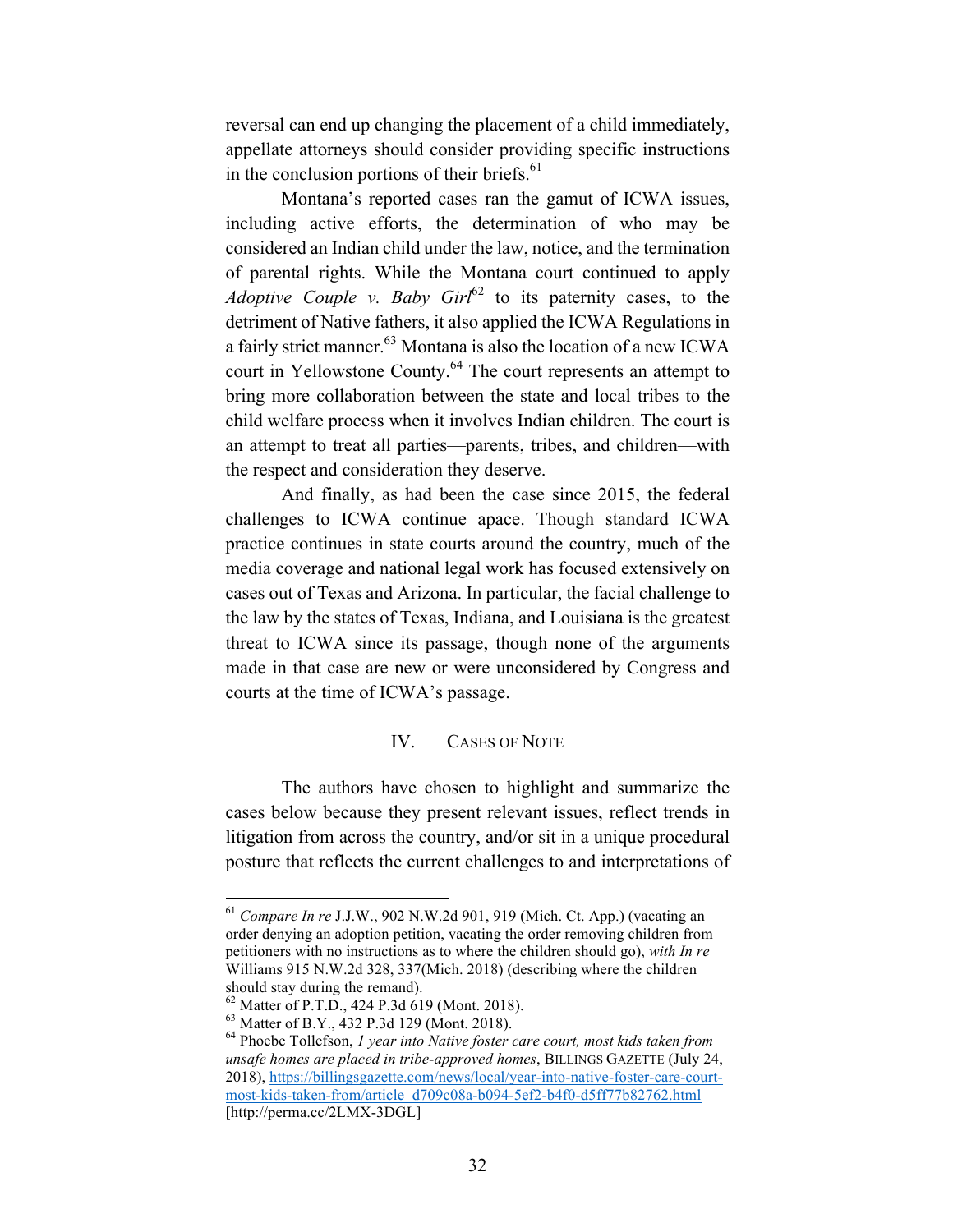ICWA that are described above. They address issues of jurisdiction, Indian child, qualified expert witnesses, and active efforts. A full listing of the forty-nine published cases are in Section IV.

#### *A. Federal Cases*

Because ICWA is implemented in state court, federal cases involving the law are usually rare. However, due to a series of affirmative attacks on the law in federal court which started in 2015, there have been a number of published federal opinions (from district courts, appellate courts, and the Supreme Court) over the past four years. This article includes published decisions from 2018 and notes concerning cases that are currently under appeal.<sup>65</sup>

*Brackeen v. Zinke,* 338 F.Supp.3d 514 (N.D. Texas, 2018) (on appeal to the Fifth Circuit as *Brackeen v. Bernhardt*, No.18-11479 (5th Cir. 2019)).

In this federal case, three state plaintiffs, Texas, Louisiana, and Indiana, and a number of individual plaintiffs, including the Brackeens, a couple from Texas looking to adopt a Navajo and Cherokee child whose mother's rights had been previously terminated by the state; the Librettis, a couple from Nevada looking to adopt a child from Ysleta del sur Pueblo and the child's biological mother; Ms. Hernandez, who would like to place her child with the Librettis; and the Cliffords, a foster couple from Minnesota looking to adopt a child who is a member of the White Earth Band of Ojibwe Tribe sued the United States, seeking to have ICWA declared unconstitutional. The named defendants are the United States Department of the Interior and its Secretary Ryan Zinke; the Bureau of Indian Affairs (BIA) and its Director Bryan Rice; BIA Principal Assistant Secretary for Indian Affairs, John Tahsuda III; the United States Department of Health and Human Services; and Secretary Alex M. Azar II (each of the individual defendants are named in their official capacities). Not long after the case was filed, four tribal nations, Cherokee Nation, Oneida Nation, Quinault Indian Nation,

 <sup>65</sup> The Ninth Circuit dismissed, in an unpublished memorandum decision, *Carter v. Tahsuda*, No. 17-15839, 743 Fed.Appx. 823 (Aug. 6, 2018), cert petition

filed, *Carter v. Sweeney*, Petition for a Writ of Certiorari, No. 18-923 (Jan. 16, 2019).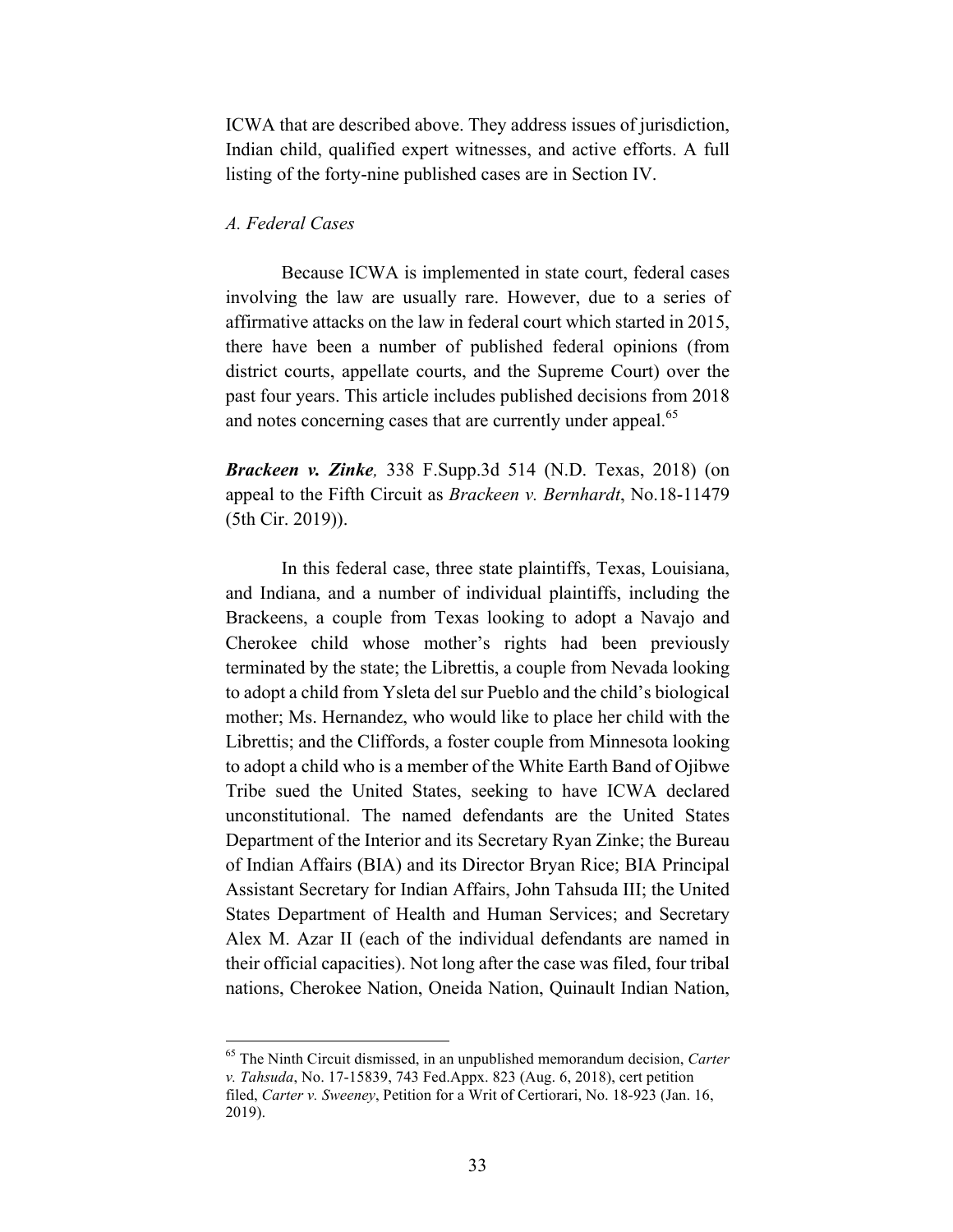and Morongo Band of Mission Indians, moved to intervene as party defendants.

The plaintiffs filed two amended complaints, and the federal government and tribal intervenors both filed motions to dismiss. In their opposition to the motion to dismiss, the plaintiffs filed a motion for summary judgment. The court allowed briefing to move ahead on the summary judgment. In addition to the parties stated above, six states (California, Alaska, Montana, New Mexico, Oregon and Washington) filed an amicus brief in support of the federal government, as did 123 tribes and fourteen tribal organizations. The State of Ohio and the Goldwater Institute filed amicus briefs on behalf of the plaintiffs.

On October 4th, the court issued an opinion finding much of ICWA unconstitutional and the ICWA regulations violative of the Administrative Procedure Act (APA). Most disturbingly, the court held that ICWA violates the equal protection requirements of the Fifth Amendment. The court found that "by deferring to tribal membership eligibility standards based on ancestry, rather than actual tribal affiliation, the ICWA's jurisdictional definition of 'Indian children' uses ancestry as a proxy for race and therefore 'must be analyzed by a reviewing court under strict scrutiny.'"66 The court then found that the statute failed the test under strict scrutiny because it was overbroad; the court also held that the Act "establishes standards that are unrelated to specific tribal interests and applies those standards to potential Indian children" and is therefore unconstitutional. $67$ 

Second, the court held that section 1915(a) of ICWA violates the Non-Delegation Clause in Article I. $^{68}$  Section 1915(a) allows for tribes to set preferences concerning the placement of Indian children that states must follow. The court held that, because tribes are not federal actors and "[t]he power to change specifically enacted Congressional priorities and impose them on third parties can only be described as legislative<sup> $569$ </sup> as opposed to regulatory, 1915(a) impermissibly delegates legislative authority to tribes.

<sup>&</sup>lt;sup>66</sup> *Brackeen v. Zinke*, 338 F.Supp.3d 514, 533–34 (N.D. Texas, 2018).<br><sup>67</sup> *Id*. at 535. The non-delegation clause generally stands for the proposition that <sup>68</sup> *Id*. at 536. The non-delegation clause generally stands f

Congress cannot delegate its legislative authority to another branch of government, such as the executive branch. As Indians and Indian tribes are only mentioned in two clauses of the Constitution, the non-delegation clause obviously does not address delegation to Indian tribes.

<sup>69</sup> *Id*. at 537.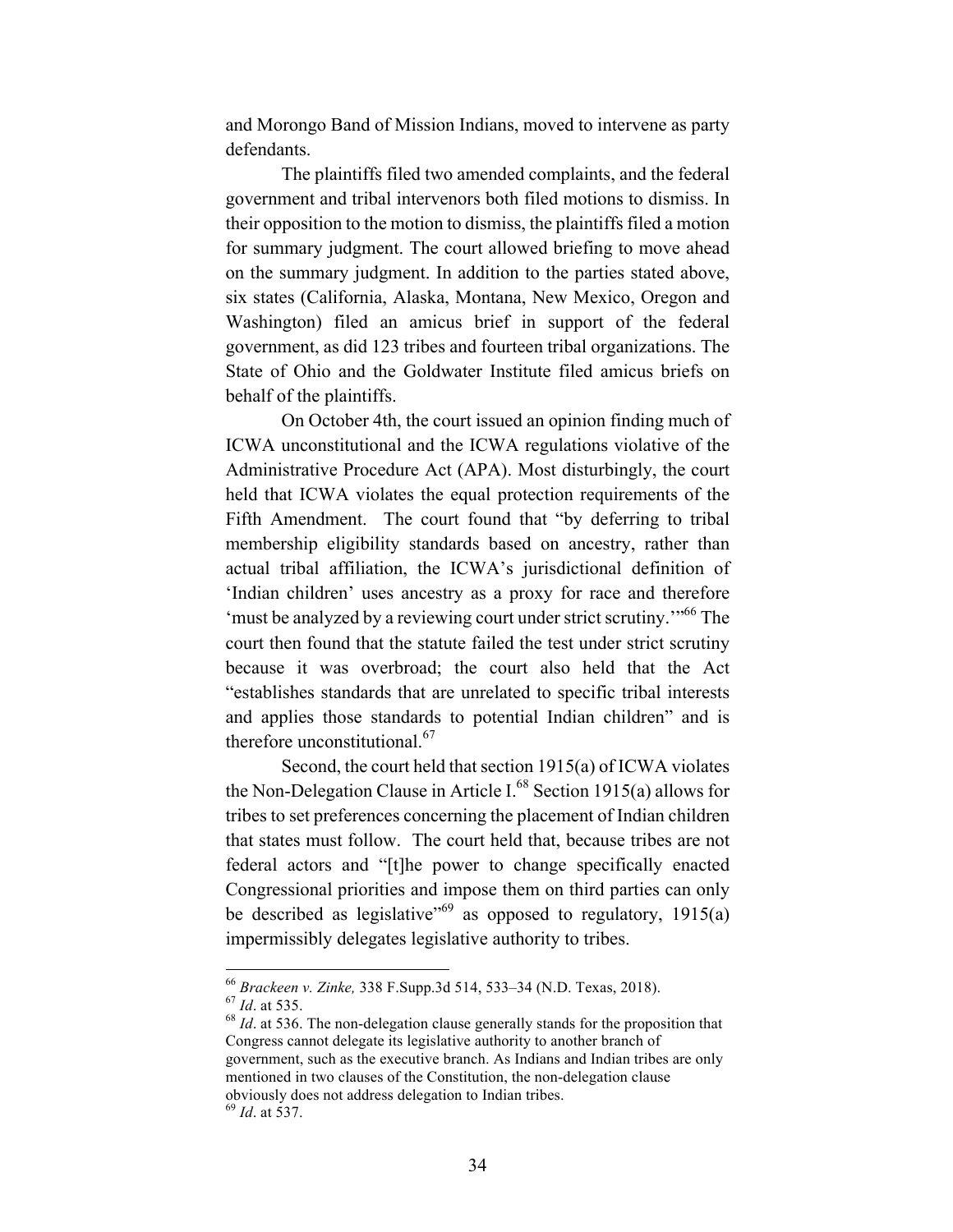Third, the court held that 25 U.S.C. §§ 1901–23 and 1951– 52 violate the Tenth Amendment. The court found that, because those provisions "require the States to apply federal standards to state created claims,"<sup>70</sup> they are impermissibly commandeering state courts and agencies to administer federal law**.** The court added, "While Supremacy Clause preemption may apply to a conflict between state and 'federal law that regulates the conduct of private actors,' it cannot rescue a law that directly regulates states."<sup>71</sup>

Finally, the Court held that the BIA lacked the authority to promulgate the 2016 ICWA Regulations and that doing so violated the APA.<sup>72</sup> The court noted that in 1979, the BIA found that it lacks authority to promulgate regulations. The court then noted that the BIA did not adequately address its authority to promulgate regulations in 2016 despite extensive regulatory discussion on this issue that preceded the issuance of the regulations. The court then stated, "Because the BIA does not explain its change in position over its authority to 'carry out the provisions' and apply the ICWA—and therefore its authority to issue binding regulations—the Court finds those regulations remain not necessary to carry out the ICWA."<sup>73</sup> For those reasons, the court held that the BIA "exceeded the statutory authority Congress granted to it to enforce the  $ICWA<sup>774</sup>$ when it promulgated binding regulations (as opposed to advisory guidelines) and, therefore, violated the APA in doing so.

The court also found that ICWA does not violate a foster parent's substantive due process rights.<sup>75</sup> The court reasoned that foster parents do not have a constitutionally protected right to an intimate relationship with their foster child. No party has appealed this issue.

The intervenor tribes moved to stay the opinion of the district court pending appeal to the Fifth Circuit. The tribes pointed out the decision is contrary to precedent on all grounds, including basic precepts of standing and mootness, federal Indian law, administrative law, and constitutional law. The tribes also noted the decision is specifically contrary to Congressional intent and that the application of the decision would cause considerable confusion

 <sup>70</sup> *Id.* at 539. 71 *Id.* at 541. 72 *Id.* at 542. 73 *Id.* at 543. 74 *Id.* 75 *Id.* at 546.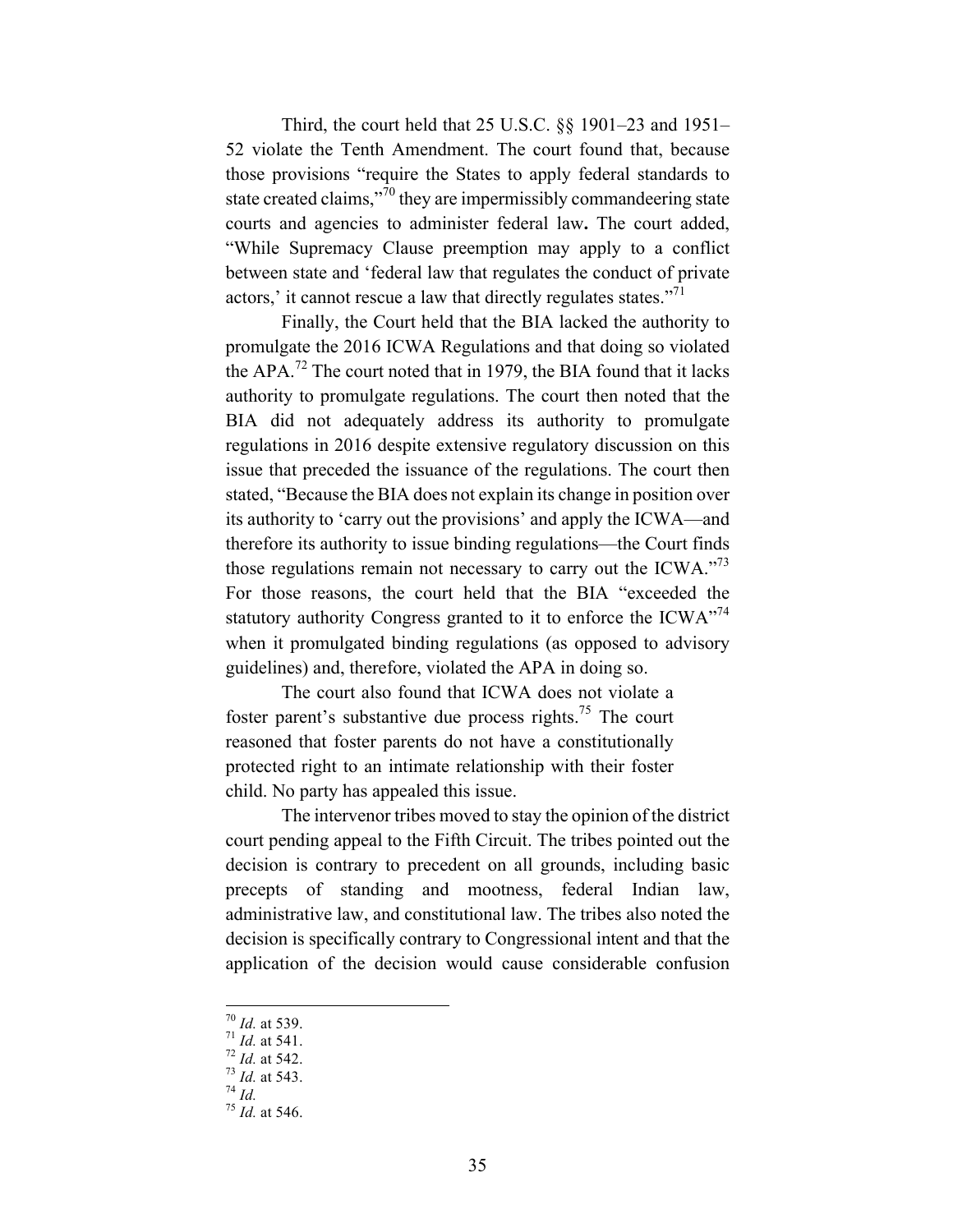nationwide.<sup>76</sup> The district court denied the stay<sup>77</sup> and the tribes both filed for a stay and appealed the decision to the Fifth Circuit.<sup>78</sup> They were later joined in the appeal by the federal government.<sup>79</sup> The Fifth Circuit granted the stay. $80$  At the time of this writing, the Fifth Circuit case has been briefed and oral arguments are scheduled for March 13, 2019.<sup>81</sup> In addition, the Navajo Nation filed to intervene in the Fifth Circuit, and was granted intervenor status as well.

While the State of Texas attempted to hold its attorneys and courts to the district court's decision,  $82$  no state court has agreed with the reasoning or agreed to apply the holding to other cases. As a state court in Texas noted,

> The Department contends the . . . [district court's] order render's J.R.M's complaints moot, but the order does not indicate that the plaintiffs challenged the specific ICWA provisions at issue in this case. Further, the *Brackeen* case may be appealed and ICWA has previously been upheld by the United States Supreme Court. . . . Therefore, we will address the merits of the issues raised on appeal.<sup>83</sup>

*Oglala Sioux Tribe v. Fleming*, 904 F.3d 603 (8th Cir. 2018). In this long-running federal court case challenging both ICWA and due process violations in child welfare cases in Pennington

<sup>&</sup>lt;sup>76</sup> Opposed Mot. for Expedited Consideration and Mot. to Stay Pending Appeal of Cherokee Nation, Oneida Nation, Quinault Indian Nation, and Morongo Band<br>of Mission Indians, Brackeen v. Zinke No. 17-cv-858 (N.D. Tex. Oct. 10, 2018).

<sup>&</sup>lt;sup>77</sup> Order, Brackeen v. Zinke, No. 17-cv-858 (N.D. Tex. Oct. 29, 2018).<br><sup>78</sup> Mot. to Stay Pending Appeal, Brackeen v. Zinke, No. 18-11479 (5th Cir. Nov. 19, 2018).<br> $79$  Notice of Appeal, Brackeen v. Zinke, No. 18-11479 (5th Cir. Nov. 30, 2018).

<sup>&</sup>lt;sup>80</sup> Per Curiam Order, Brackeen v. Zinke, No. 18-11479 (5th Cir. Dec. 3, 2018).<br><sup>81</sup> All of the briefing is available at https://turtletalk.blog/icwa/texas-v-zinke-

documents-and-additional-materials/texas-v-zinke-fifth-circuit-document/ [http://perma.cc/2Y9F-HN2U]<br><sup>82</sup> Inapplicability of the Indian Child Welfare Act to Texas Child Custody

Proceedings Op. Tex. Att'y Gen. 51 (2018),

http://texaschildrenscommission.gov/media/83949/oag-icwa-ruling-letter-todfps\_10252018.pdf. [http://perma.cc/E4YE-7JVD] *cf.* Resource Letter: For Judges and Attorneys Handling Child Protective Services Cases, https://myemail.constantcontact.com/Important-Information-for-Judges-and-Attorneys-Handling-CPS-Cases.html?soid=1129497844492&aid=5xaJ5st1Gcw<br>[http://perma.cc/PTF8-3JJG].

 $^{83}$  *In re* A.M., 2018 WL 6583392, 2 (Tex. Ct. App. Dec. 14, 2018). *See also In re* M.D., 920 N.W.2d 496 (S.D. 2018).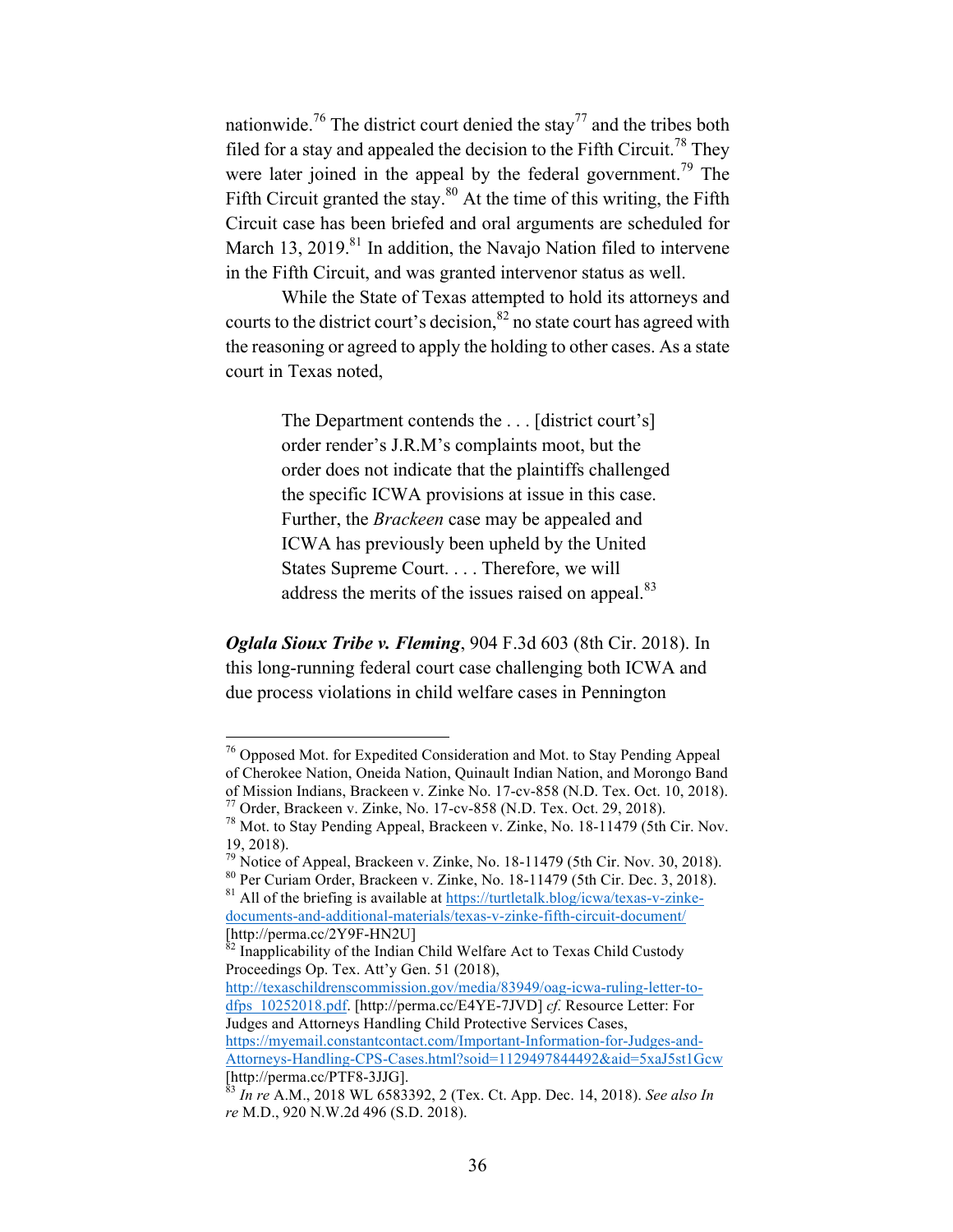County, South Dakota, the Eighth Circuit held that the Younger abstention doctrine applied and vacated and remanded with instructions to dismiss.

This case was a class action lawsuit brought by the Oglala Sioux and Rosebud Sioux Tribe, as well as Madonna Pappan and Lisa Young, mothers who had their children removed by the State and eventually returned to them. The plaintiffs claimed that the initial 48-hour hearing held after the State removed a child from the home violated both ICWA and fundamental due process rights, including a lack of notice and the right to cross examine witnesses. The district court agreed and granted declaratory and injunctive relief. The Eighth Circuit found that under *Moore v. Sims,* 442 U.S. 415 (1979), the State's emergency hearings were of the type that is due Younger abstention. While the plaintiffs argued that the relief sought was prospective and that there was no opportunity to address the federal claims in those hearings, the Court noted that there were on-going emergency hearings during the pendency of the federal proceeding and that "[t]he relief requested would interfere with the state judicial proceedings by requiring the defendants to comply with numerous procedural requirements at future 48-hour hearings."<sup>84</sup>

*B. State Cases*

*In re L.D.***,** 391 Mont. 33 (2018).

In this Montana case, the initial petition stated that "to the best of the petitioners belief" the child "is an Indian child for the purposes of [ICWA]."<sup>85</sup> At the initial show-cause hearing, the parents both stated that they did not believe the child to be eligible for tribal enrollment, and the child's mother (who was herself enrolled) stated that she had unsuccessfully attempted to enroll the child.<sup>86</sup> The agency remained uncertain, stating that it would further investigate, and asked that the court proceed under ICWA.<sup>87</sup> The tribe was

84 Oglala Sioux Tribe v. Fleming, 904 F.3d 603, 612 (8th Cir. 2018), *appeal* 

*docketed,* No. 18-1245 (U.S. Mar. 26, 2019)<br><sup>85</sup> *In re* L.D., 391 Mont. 33, 34, 414 P.3d 768 (2018).<br><sup>86</sup> *Id.* at 35. <sup>87</sup> *Id.*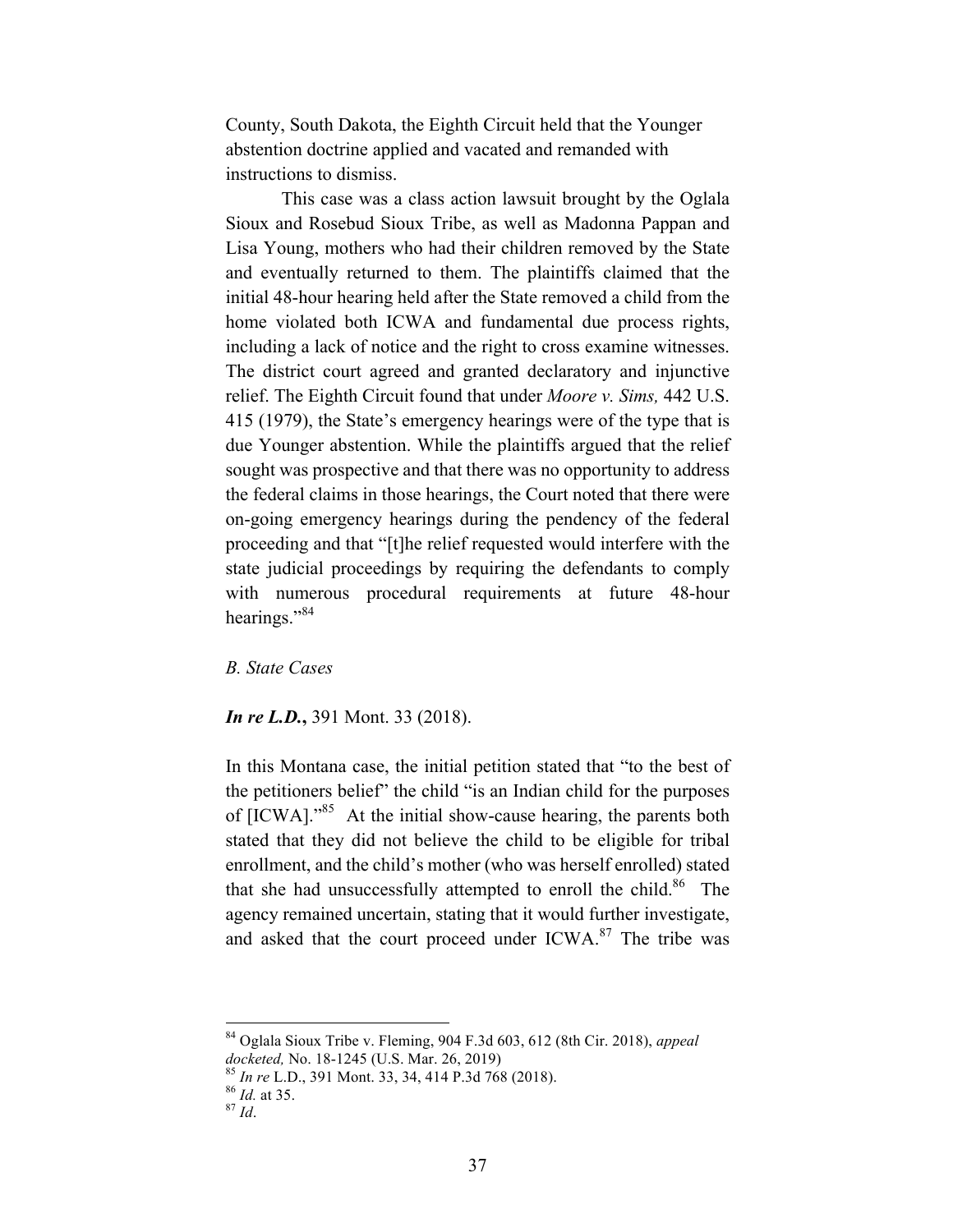notified regarding the case and advised the agency that it would not intervene or assume jurisdiction.<sup>88</sup>

Nearly a year after the show-cause hearing, the agency filed a petition to terminate the father's parental rights, stating that the department "believed" that the child was "subject to [ICWA]," and served the tribe. $89$  The tribe did not appear at the termination proceeding, but an expert witness testified and the court's findings were made pursuant to termination standards in section 1912 of ICWA.90 Four months later, the agency filed a termination petition against the mother.<sup>91</sup> At the termination proceeding, the State asserted—for the first time—that the child was not an "Indian child." When the mother did not object, the court determined that the standards of ICWA did not apply to the termination proceeding.<sup>92</sup> For this reason, the agency did not present an expert witness and the findings made by the judge that supported the termination of the mother's parental rights did not comply with section 1912's requirements. $93$  The mother appealed.

The appellate court found that when there is reason to believe that a child is an Indian child, as there was here, the agency has a "threshold duty to obtain a conclusive determination from an Indian tribe of tribal eligibility" prior to proceeding with a termination. $94$  It further noted that a parent cannot waive the application of ICWA—for only a tribe can determine its membership and thus, the application of the law.<sup>95</sup> The appellate

- 
- 88 *Id.* 89 *Id.* at 35-36. 90 *Id.* at 36. 91 *Id.* 92 *Id.* 93 *Id.* at 37. 94 *Id.* at 40. 95 *Id.* at 41.
- 
- 
- 

- 
- 

The Supreme Court of Montana added the following: While we appreciate the difficult position in which the District Court found itself as a result of the parties' imprudent agreement or acquiescence that ICWA did not apply, it was ultimately the Court's responsibility to demand and ensure strict compliance with ICWA and due process of law regardless of the parties' invitation and escort down the proverbial garden path. Under the circumstances of this case, we hold that the District Court erred and abused its discretion by proceeding to terminate Mother's rights \* \* \* without a conclusive tribal determination of [the child's] membership status and eligibility.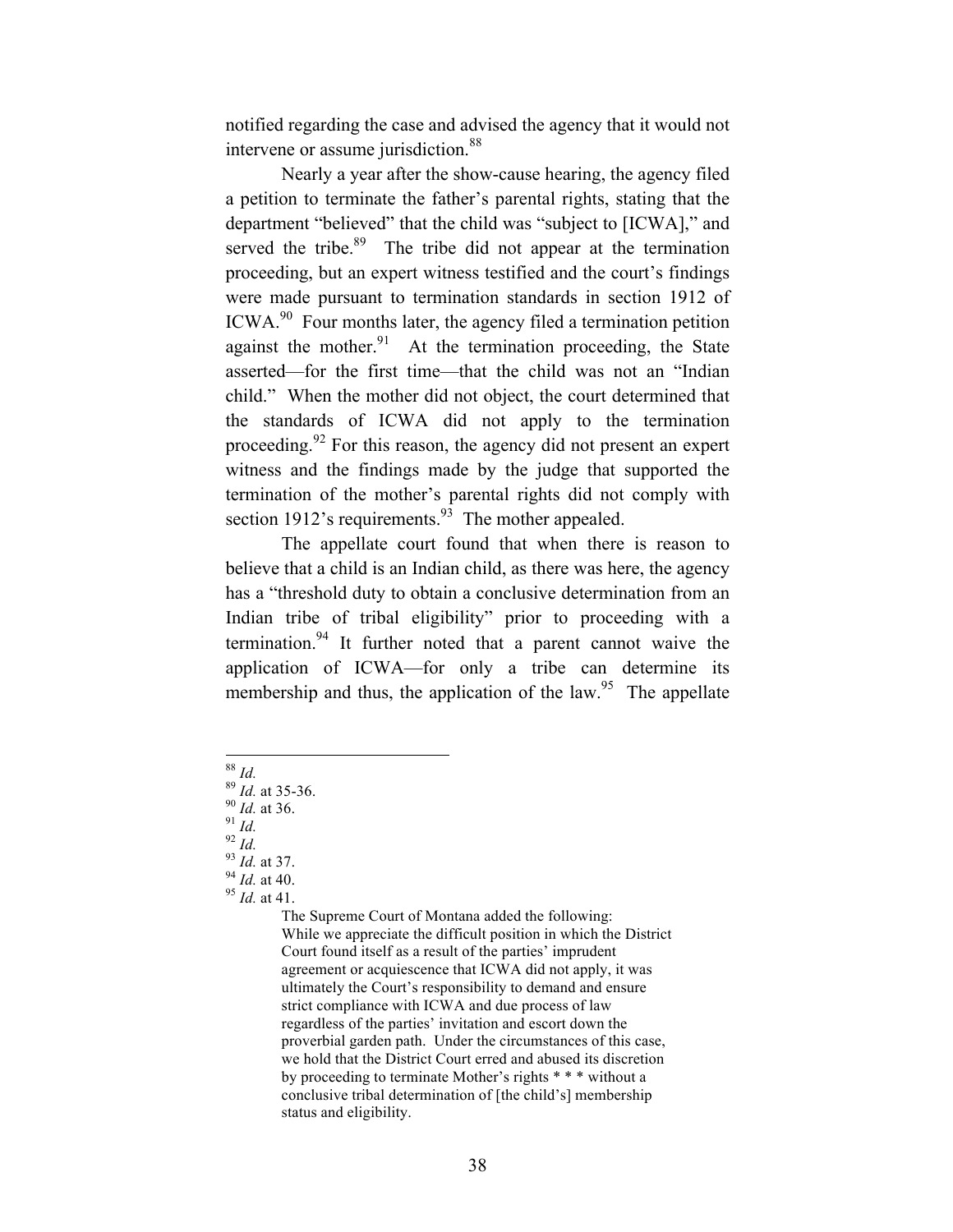court then reversed the decision and remanded it for the appropriate determination regarding ICWA's applicability.  $96$ 

*J.W.E. v. State,* 419 P.3d 374 (Okla. Civ. App. 2018)(*In re J.W.E.*).

In this Oklahoma termination of parental rights case, the agency caseworker testified that at the time of the trial, January 23, 2017, they had received letters from the Cheyenne and Arapaho Tribes and the Choctaw Nation stating that the children were not eligible for enrollment.<sup>97</sup> The mother also explained that, while she was a member of the Cheyenne and Arapaho Tribes, her children were not eligible for membership in that tribe.<sup>98</sup> She also stated that until she became an established member of the Choctaw tribe,<sup>99</sup> her children would also be ineligible for membership in that tribe. <sup>100</sup> At the time of the termination trial, the mother had testified that she was enrolled as a member of the Choctaw Nation and had filed Choctaw enrollment paperwork for her children.<sup>101</sup> In fact, the mother described in great detail the numerous conversations she had had with the Choctaw child welfare and enrollment departments; the efforts she had made to obtain the necessary information, including birth certificates and death certificates, to apply for tribal enrollment for her children and herself; the fact that enrollment applications had been submitted; and that it typically takes the Choctaw Nation about three months to make a decision.<sup>102</sup>

On January 31, 2017, the trial court (pursuant to a jury decision) terminated the mother's parental rights.<sup>103</sup> The order terminating her rights stated that the court had previously found that the children were not Indian children for the purposes of  $ICWA$ <sup>104</sup>

Shortly after the announcement of the jury verdict, the mother received notice that the children had been enrolled in the

<sup>&</sup>lt;sup>96</sup> *Id.* at 41. <sup>97</sup> J.W.E. v. State, 419 P.3d 374, 376 (Okla. Civ. App. 2018)(*In re J.W.E.*). <sup>98</sup> *Id.* at 375. <sup>99</sup> Based on the explanation in the record, this meant that although she was a

member of the Choctaw Tribe, her enrollment in Cheyanne Arapaho precluded her from receiving benefits from Choctaw Nation. *Id.* at 375.<br><sup>100</sup> *Id.* at 376.<br><sup>101</sup> *Id.* at 375–76.<br><sup>103</sup> *Id.* at 376.<br><sup>103</sup> *Id.* at 376.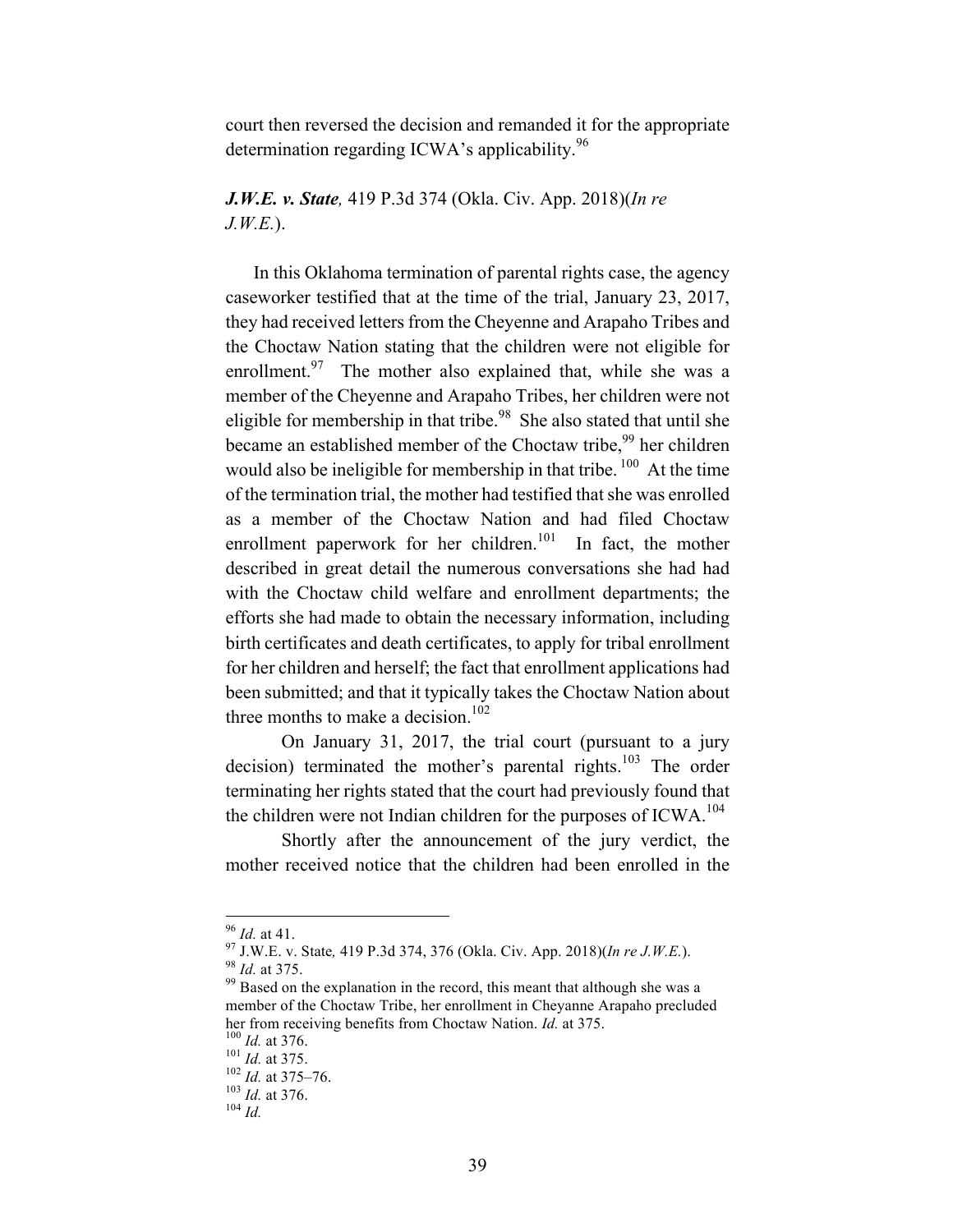Choctaw Nation and that their membership had been certified by the Bureau of Indian Affairs on January 10, 2017, and by Choctaw Nation on January 20,  $2017<sup>105</sup>$  The mother promptly filed a motion for a new trial asserting that "because the children were enrolled members prior to and at the time of trial, all proceedings, including the trial, were subject to [ICWA] and [the] Oklahoma Indian Child Welfare Act" and that none of the requirements of those statutes had been followed.<sup>106</sup> The trial court denied the mother's motion and she appealed. $107$ 

The appellate court began its opinion by reciting the language from section 1912(a) of ICWA which requires notice when there is "reason to know" that a child is an Indian child and citing to *George v. Traylor*, 68 Va. App. 343, 808 S.E.2d 541 (2017), which states that the quoted language "is a clear indication that Congress intended the notice provisions to be effective in situations where there was still question as to whether the child is an Indian child."<sup>108</sup>

Then, after extensively reviewing the relevant 2016 Guidelines and the Federal Regulations, the court concluded that, in spite of the Choctaw Nation's earlier letters, the mother's detailed testimony at the termination trial was sufficient to put the court on notice that there was reason to know that these children were Indian children and that ICWA applied.<sup>109</sup> Further, the appellate court found support from an Oklahoma case, *In re M.H.C.*, 381 P.3d 710 (Okla. 2016)—a case in which the court held that "ICWA applies prospectively to a proceeding when the record establishes [that] the child meets ICWA's definition of Indian child"—for its holding that that the date an individual gains membership is the date ICWA becomes applicable.<sup>110</sup> Here, the court noted the relevant date, January 20, 2017, was before the commencement of the termination trial, January 23, 2017.<sup>111</sup> For those reasons, the appellate court reversed the decision to deny the mother a new trial.

<sup>105</sup> *Id.*<br>
<sup>106</sup> *Id.*<br>
<sup>107</sup> *Id.*<br>
<sup>108</sup> *Id.* at 378.<br>
<sup>109</sup> *Id.* at 380.<br>
<sup>111</sup> *Id.* at 381. The court also clarified that ICWA became applicable on the date of enrollment and therefore it did not apply retrospectively even though the case began years earlier in 2011. *Id.*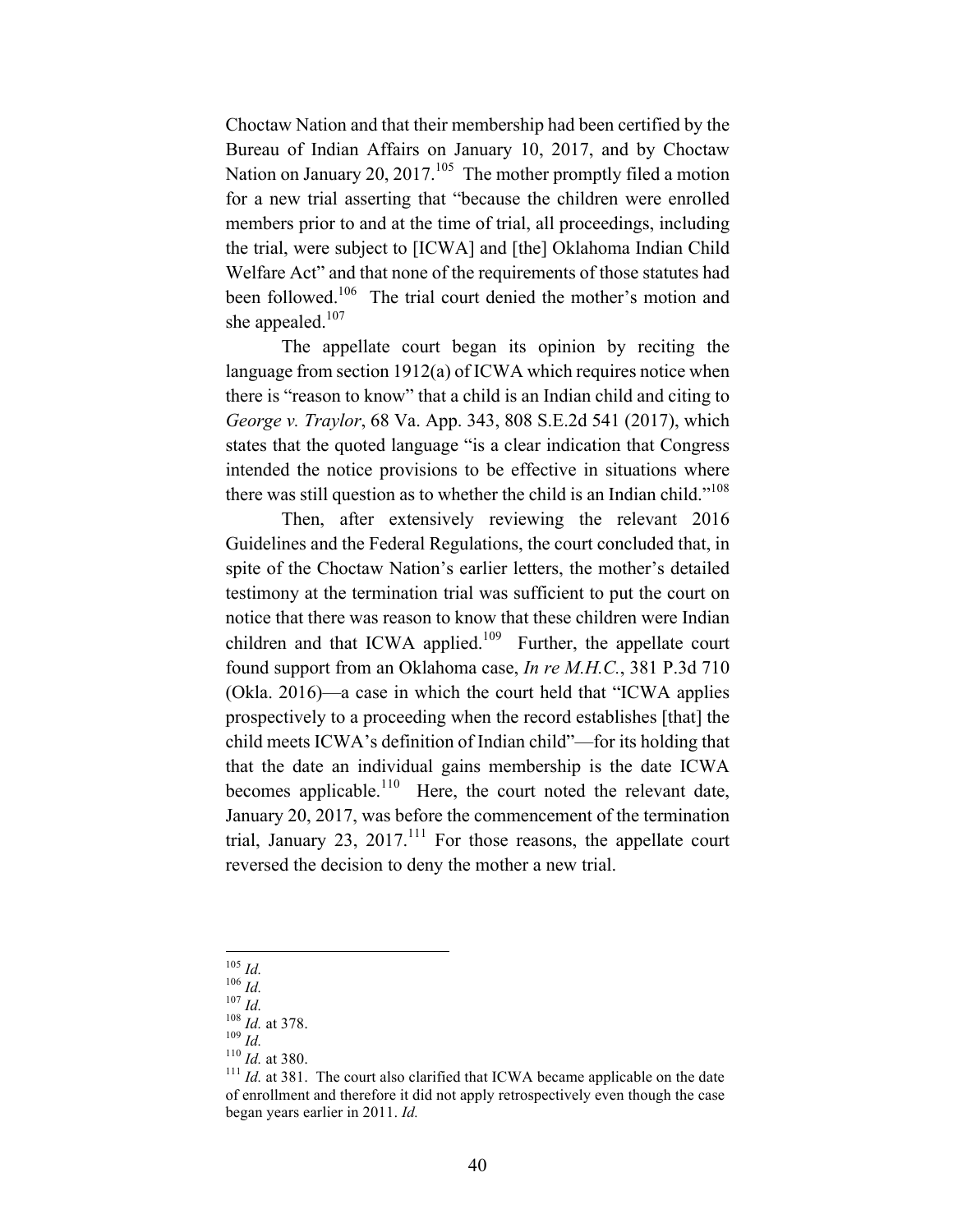*In re A.P.*, 818 S.E.2d 396 (2018).

At the abuse and neglect adjudication for this North Carolina case, the court admitted into evidence a form indicating that the mother and child have "American Indian Heritage" within the "Cherokee" and "Bear Foot" tribes.<sup>112</sup> The mother's counsel brought this form to the court's attention and argued that the hearing should be continued because the tribe had not received notice pursuant to  $ICWA<sup>113</sup>$ . The trial court proceeded with the hearing, indicating that it had already made a finding that ICWA was not applicable in its non-secure/temporary custody order. $114$ 

The court of appeals found that the record was sufficient to "put the trial court on notice and provided 'reason to know that an 'Indian child' [was] involved."<sup>115</sup> The trial court was therefore required to direct the agency to send a notification letter to the tribe before proceeding.<sup>116</sup> The appellate court reversed the decision and remanded to ensure that "ICWA's notice and other mandatory requirements are met."<sup>117</sup>

*In re Beers,* Nos. 341100–1, 2018 WL 4339705 (Mich. Ct. App. Sept. 11, 2018).

In this Michigan termination of parental rights case, the court terminated the father's parental rights under state law and the mother's parental rights under the requirements of ICWA and the Michigan Indian Family Preservation Act (MIFPA), reasoning that ICWA only applied to the mother who had Indian heritage.<sup>118</sup> The mother<sup>119</sup> and father appealed.

<sup>&</sup>lt;sup>112</sup> *In re A.P.*, 818 S.E.2d 396, 400 (2018).<br><sup>113</sup> *Id.* at 398–400.<br><sup>114</sup> *Id.* at 400.<br><sup>116</sup> *Id.* Interestingly, the court noted that because of ICWA's application, notice and the tribe's response was of particular importance because it could deprive the court of subject matter jurisdiction—not just because it could require a variety of different protections in state court. *Id.* <sup>117</sup> *Id.* at 400-01. <sup>118</sup> *In Re Beers*, Nos. 341100–1, 2018 WL 4339705 \*4 (Mich. Ct. App. Sept. 11, <sup>118</sup> *In Re Beers*, Nos. 341100–1, 2018 WL 4339705 \*4 (Mich. C

<sup>2018).</sup>

<sup>&</sup>lt;sup>119</sup> On appeal, the mother made fact-based arguments that the evidence was insufficient to show that the agency had provided reasonable efforts and that continued custody of her child would likely result in serious emotional or physical harm. *Id.* at \*11. These arguments were unremarkable—and therefore not summarized here. Ultimately, the appellate court affirmed the termination of her rights under ICWA and MIFPA. *Id.* at \*11-12.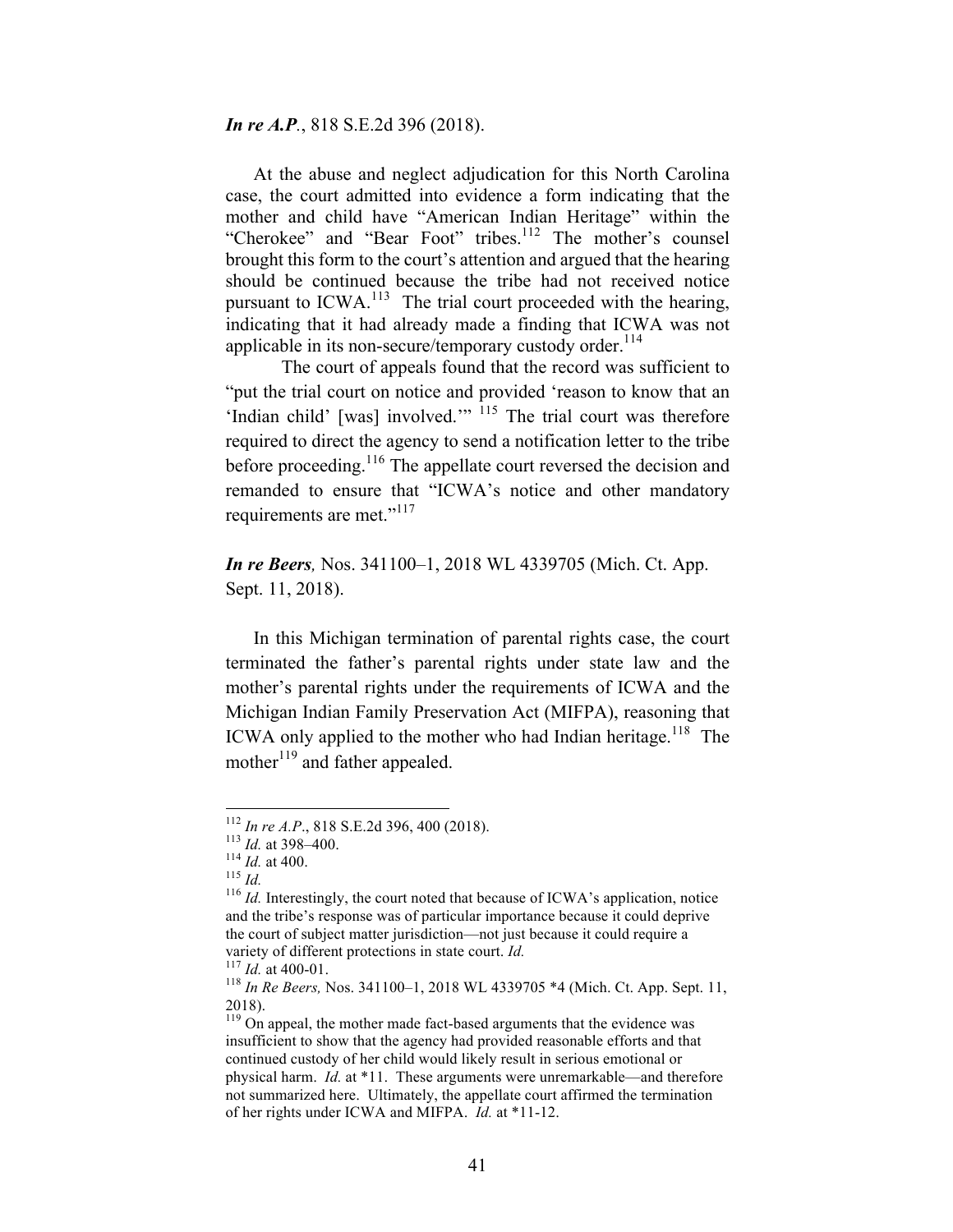The appellate court found that there was no doubt that the child was an "Indian child" as defined by the Act. $120$  It also noted that the father who had acknowledged that he was the child's biological father by signing an affidavit of parentage, was a "parent" as defined by ICWA and MIFPA.<sup>121</sup> The State conceded that ICWA and MIFPA should have applied to the father's proceeding and the case was remanded to allow the trial court to apply the relevant provisions of ICWA and MIFPA.<sup>122</sup>

The appellate court, however, raised the issue of whether ICWA section 1912(f) and MIFPA MCL 712B.15(4), which state that "no termination of parental rights may be ordered in the absence of a determination…[and] that *continued custody* of the child by the parent…is likely to result in serious emotional or physical damage to the child," applied to this case because, as is required under *Adoptive Couple v. Baby Girl*, 570 U.S. 637, 133 S.Ct. 2552 (2013), the father never had legal custody of the child.<sup>123</sup> The Michigan appellate court noted that although the majority opinion required a parent to have physical or legal custody for section 1912(f) to apply, Justice Breyer's concurrence concluded that the decision was factspecific and that the father in that case not only lacked custody of his child but also never lived with or cared for her.<sup>124</sup> For those reason, Breyer stated that different facts—e.g. regular visitation or satisfactory payment of child support by a non-custodial parent could lead to a different conclusion.<sup>125</sup> The Michigan court also noted that it was unclear whether the Supreme Court intended the requirement of physical custody to necessarily entail legal custody or if that requirement could be met when "a custodial-like

<sup>120</sup> *Id.* **121** ICWA defines parent as "any biological parent or parents of an Indian child or any Indian person who has lawfully adopted an Indian child, including adoptions under tribal law or custom. It does not include the unwed father where paternity has not been acknowledged or established." 25 U.S.C. § 1903(9) (1978); *see also* MIFPA MCL 712B. 1-41 (stating the same).

Beers, No. 341100-1, 2018 WL 4339705 at \*5, 10. The State also argued that under plain error review the trial court's decision should be affirmed and that in any rate the decision can be upheld, even under the ICWA and MIFPA standards. *Id.* at \*9. The court found that there was no preservation issue requiring plain error review and that to otherwise affirm would require impermissible fact-finding by the appellate court that the court refused to do. *Id.*<sup>123</sup> *Id.* at \*5-6 <sup>124</sup> *Id.* at \*8. <sup>125</sup> *Id.*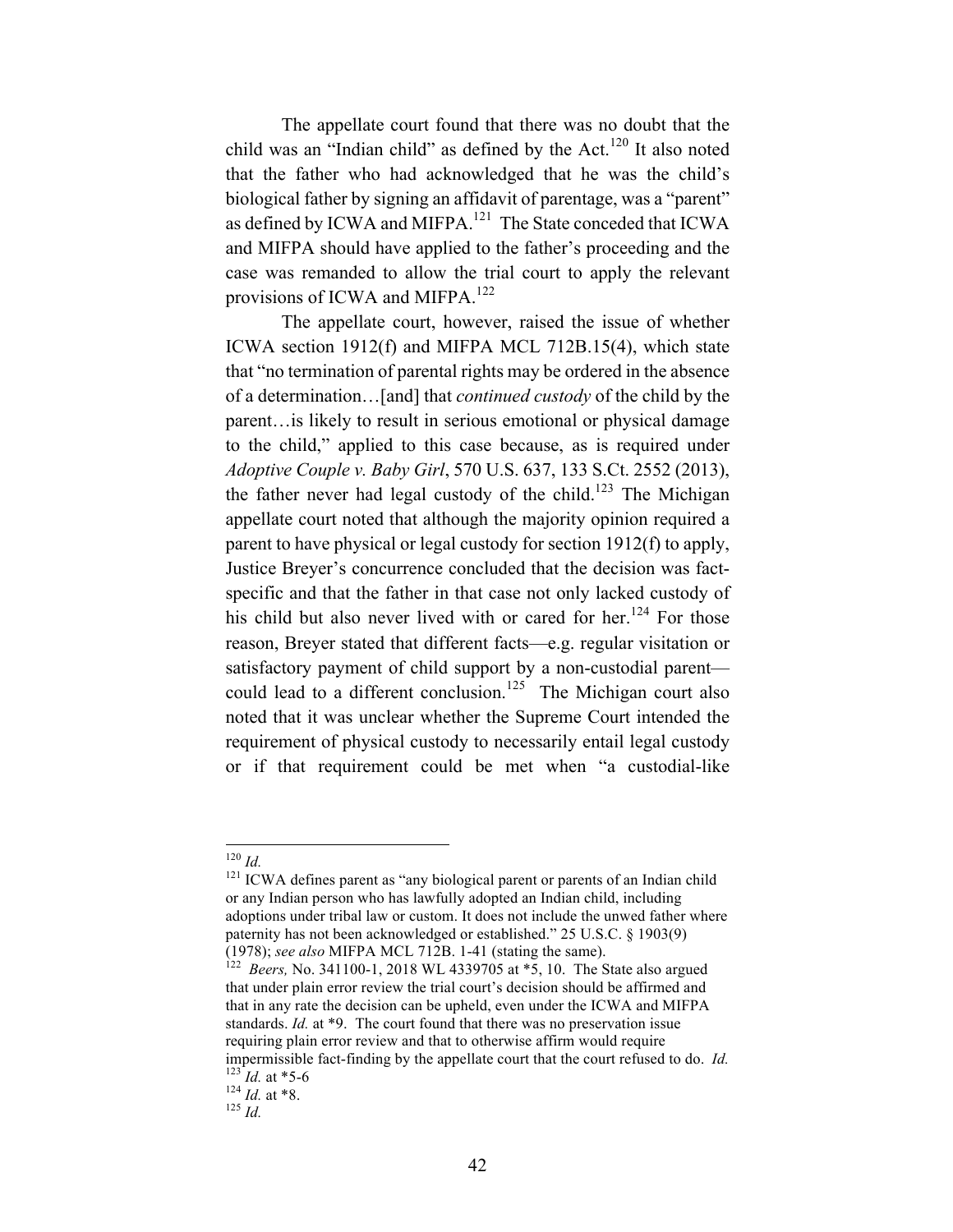environment existed on a practical level absent any technical custodial rights."<sup>126</sup>

The Michigan court then determined that the facts in this case were dissimilar from those discussed in *Baby Girl* because here the father had acknowledged his paternity and lived with and cared for the child for a period of time. This meant that the State's intervention had "discontinued the custodial arrangement that had existed with respect to [the child], if not in law, in practice," rendering ICWA section 1912(f) and MIFPA MCL 712B.15(4) applicable to the termination proceeding.<sup>127</sup>

Finally, the court noted that although the active efforts provisions of ICWA section 1912(d) and MIFPA MCL 712B.14(3) only apply to the "breakup" of an Indian family, here the family was previously intact and for similar reasons those sections apply in spite of the decision in *Baby Girl,* which stated that custody was a necessary prerequisite for the application of those provisions.<sup>128</sup>

#### *In re E.R.*, No. 17CA0460, 2018 WL 1959477 (Colo. App. Apr. 19 2018).<sup>129</sup>

In this Colorado case the child was born six weeks premature<sup>130</sup> and the agency sought and received emergency custody after the hospital reported that it could not locate the parents to take him home.  $131$  The agency then filed a dependency and

<sup>126</sup> *Id.* at 8<br><sup>127</sup> *Id.* 128 *Id.* at \*10. The court also distinguished this case from a Michigan case that found *Baby Girl* applicable, *In re S.D.*, 236 Mich. App. 240, 599 N.W. 2d 772 (1999). In that case, there was no agency intervention and the family had been living apart for quite some time before the termination proceeding—so the appellate court found that the family had "already broken up by the time the termination proceedings were initiated." *Id.* at \*9. Here, the court reasoned reunification services were necessary because the State had intervened but the family had otherwise been and would be intact. *Id.* <sup>129</sup> *People In Interest of E.R.*, also discusses a state law question regarding the

admissibility of results of a umbilical cord drug test at the adjudicator hearing, finding that those test results are admissible under Colorado's medical treatment hearsay exception. No. 17CA0460, 2018 WL 1959477, at \*2-4 (Colo. App. Apr. 19, 2018).

 $130$  Each state (and sometimes each county within a state) has a different name for the agency that performs child protective work and oversees the out-of-home placement of children whose parents are unfit or alleged to be unfit, for ease and clarity that entity will be referred to as "the agency" throughout this article regardless of the state or county in question.

 $^{131}$  *E.R.* at \*5. Supra note 128 at \*5.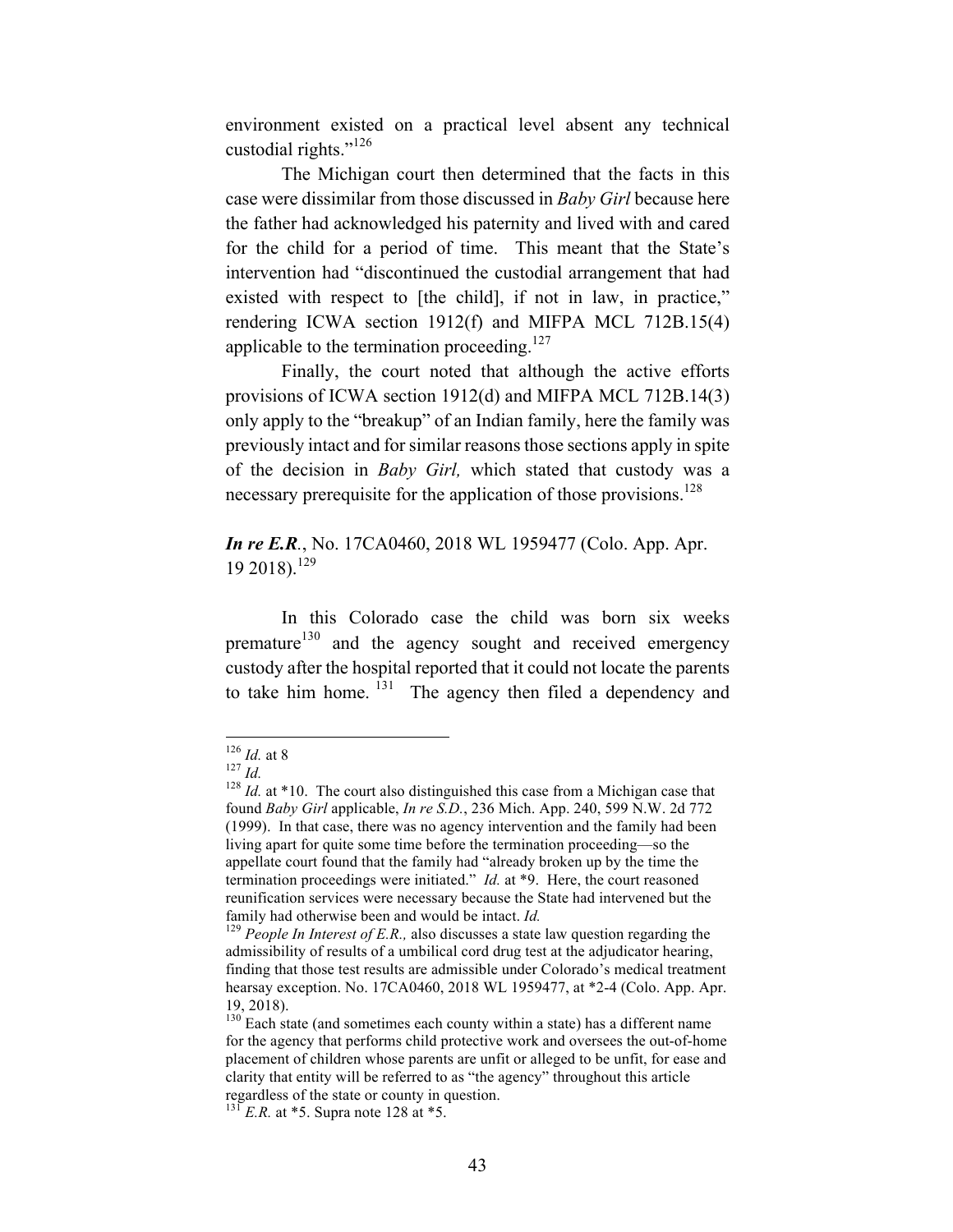neglect petition. Later at a shelter hearing, the court granted the agency's request to return the child to his parents with agency supervision.<sup>132</sup> At that hearing, the court did not ask whether the child was an Indian child and instead checked the box stating that "[t]he Indian Child Welfare Act of 1978 is not applicable because the child is not placed out of the home."133 The case then proceeded to adjudication and disposition and the mother appealed from the court's dispositional order<sup>134</sup> because it did not apply ICWA's standards.<sup>135</sup>

Citing to both the 2016 Guidelines and the new regulations, the appellate court found that the shelter hearing was subject to ICWA because "ICWA applies to any action that *may* result in a foster care placement." The court then stated that "[f]or the purposes of ICWA, it is immaterial that the child is not *presently* placed out of the home."136 The opinion explains that in this case, the trial court might have decided to continue the removal and that because the court decided to leave the dependency action open, it continued to have authority to remove the child at any time thereafter.<sup>137</sup>

Having decided that ICWA applied, the appellate court, again citing to the 2016 Guidelines and the new regulations, held that the court erred when it failed to ask whether the child was an Indian child.<sup>138</sup> The applicable federal mandates, the appellate court reminded, required "the trial court to ask at the commencement of each child custody proceeding whether any participant knows or has reason to know that the child is an Indian child" as defined in ICWA. <sup>139</sup> The court then remanded the case with instructions to determine whether the child was an Indian child and, if the child was identified

<sup>&</sup>lt;sup>132</sup> *Id.* at \*1.<br><sup>133</sup> *Id.* 134 ICWA section 1912's provisions apply to a "foster care placement" as defined by the act. 25 U.S.C. § 1903 (1). Whether the adjudication or disposition is the "foster care placement" proceeding is a question courts across the country disagree on. *See, e.g., In re Esther V.*, 149 N.M. 315, 248 P.3d 863 (2011) (finding the adjudication to be the foster care proceeding.<br>
<sup>135</sup> *E.R.*, at \*1<br>
<sup>136</sup> *Id.* at \*5 (emphasis in original).<br>
<sup>137</sup> *Id.* (emphasis in original; citing to 25 C.F.R. § 23.2 and 2016 Guidelines at

 $\frac{13}{138}$  *Id.* 

<sup>139</sup> *Id.* at \*5 (citing 25 C.F.R. § 23.107(a) and 2016 Guidelines at 11). Interestingly, the court also noted that Colorado's ICWA-Implementing legislation, §19-1-126(1)–(2), C.R.S. 2017, requires trial courts and child welfare agencies to inquire into the children's tribal connections "at the earliest opportunity." *Id.*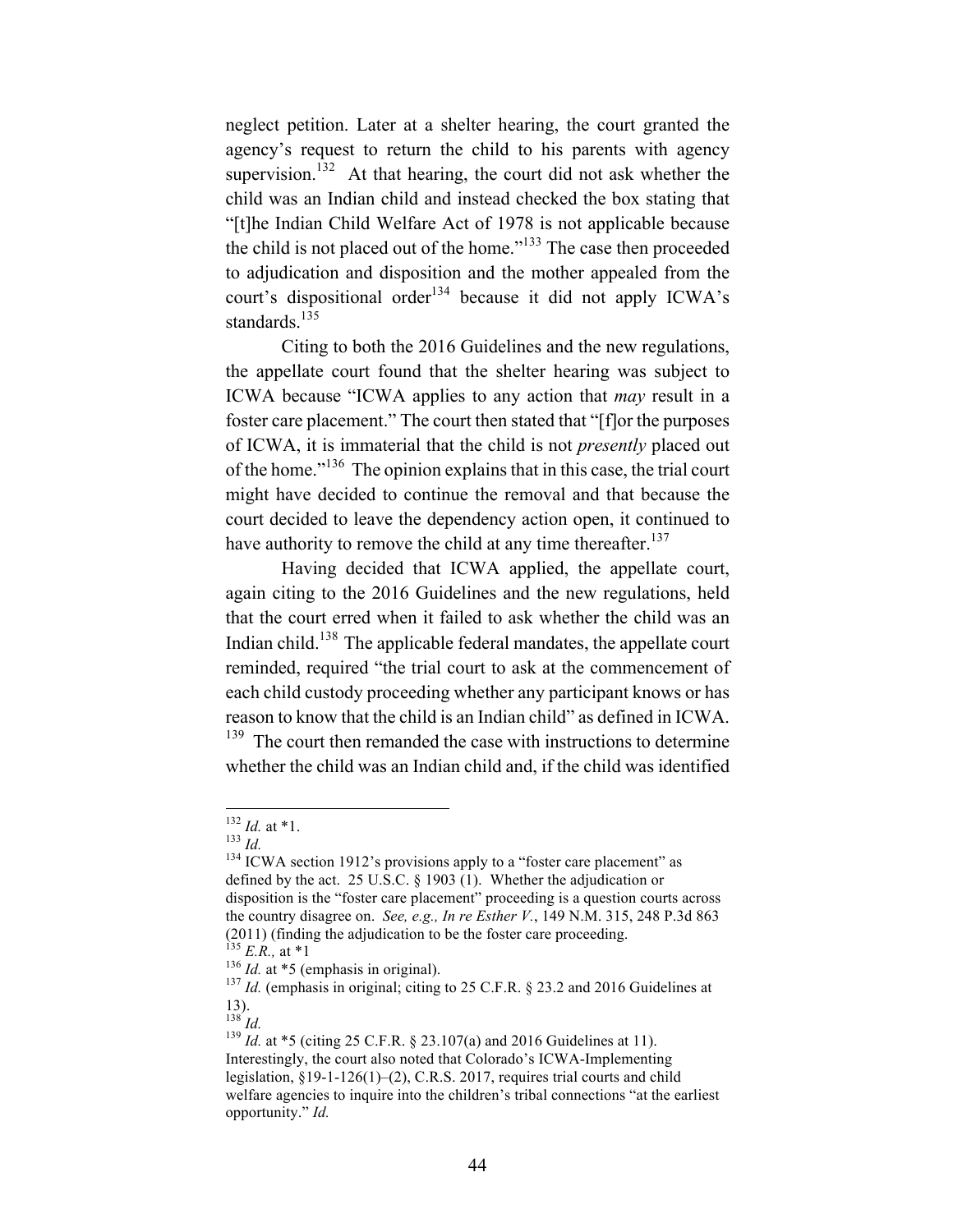as such, to comply with section 1912(a) of ICWA—the section that regulates notice to tribes in a *foster care proceeding*. 140

#### *Matter of Welfare of S.R.K*., 911 N.W. 821 (2018).

In this Minnesota termination of parental rights case, the parents' rights were terminated after a QEW signed a notarized affidavit before trial stating that "[c]ontinued custody of the children by the parent(s) is likely to result in serious physical and/or emotional damage to the child," but testified at trial that she had no opinion about whether children could be returned to the parents, that her affidavit remained true, and that she had not honestly considered the child's father when preparing the affidavit.<sup>141</sup> Both parents appealed.

The appellate court began by noting that section 1912(f) of ICWA and the Minnesota Indian Family Protection Act (MIFPA) counterpart provision, Minn. Stat. § 260.771, subd. 6(a), are substantively identical.<sup>142</sup> Then, the appellate court went on to interpret those provisions using Minnesota rules of statutory interpretation, $143$  finding that the statute was unambiguous:

<sup>&</sup>lt;sup>140</sup> This is of note, because the question of what provisions apply to a shelter hearing—or any hearing that occurs before the full abuse or neglect

adjudication—is one that states continue to grapple with: some finding section 1922's emergency removal requirements applicable, others finding section 1912 foster care proceedings requirements applicable. Importantly, the regulations define emergency proceeding as "any court action that involves an emergency removal or emergency placement of an Indian child." 25 C.F.R. § 23.2. Where the

guidelines state, "[w]hile States use different terminology (e.g., preliminary protective hearing, shelter hearing) for emergency hearings, the regulatory definition of emergency proceedings is intended to cover such proceedings as may be necessary to prevent imminent physical damage or harm to the child." Guidelines at 23.<br><sup>141</sup> Matter of Welfare of S.R.K., 911 N.W.2d 821, 825–26 (2018).

<sup>&</sup>lt;sup>142</sup> *Id.* at 827–28. *Compare* 25 U.S.C. § 1912(f) ("No termination of parental rights may be ordered ... in the absence of a determination, supported by evidence beyond a reasonable doubt, including testimony of qualified expert witnesses that the continued custody of the child by the parent ... is likely to result in serious emotional or physical damage to the child.") *with* Minn. Stat. § 260.771, subdiv. 6(a). ("In a termination of parental rights proceeding, the court must determine by evidence beyond a reasonable doubt, including testimony of a qualified expert witness, that continued custody of the child by the parent ... is likely to result in serious emotional or physical damage to the child as defined in  $[25 \text{ U.S.C. } § 1912(f)].$ ").

<sup>&</sup>lt;sup>143</sup> *Id.* at 827. As recited by the case, those rules are as follows:

The first step in statutory interpretation is to determine whether the statute's language, on its face, is ambiguous." *500,*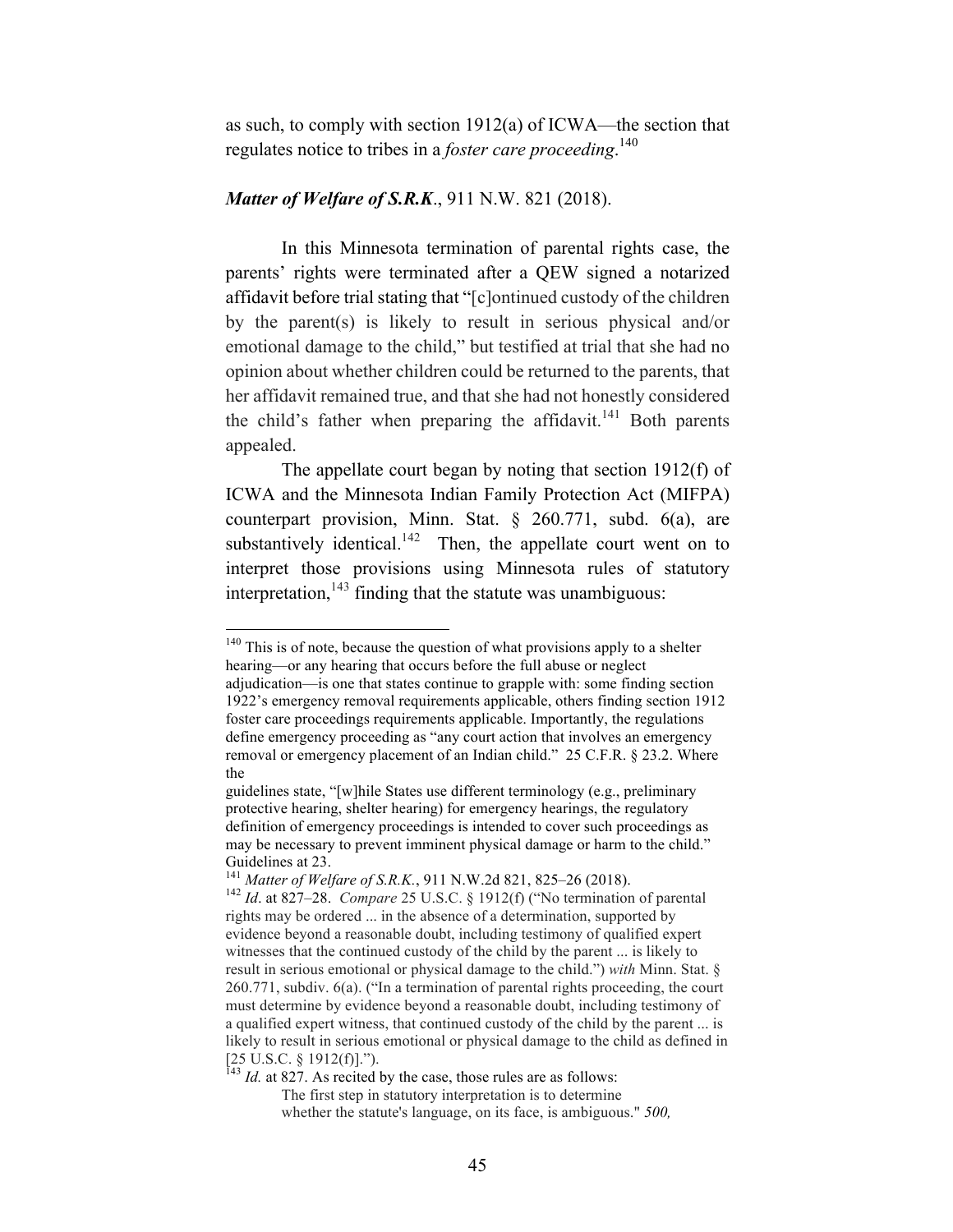Read straightforwardly, the statute provides that to terminate parental rights, a district court must determine that "continued custody of the child by the parent ... is likely to result in serious emotional or physical damage to the child." 25 U.S.C. 1912(f). This determination must be supported by evidence "beyond a reasonable doubt," and part of the supporting evidence must be QEW testimony.<sup>144</sup>

Notably, the appellate court rejected both the State's argument—that a QEW must testify but that it need not support the determination regarding continued custody—and the parents' argument—that the QEW must specifically testify that to the language of the continued custody determination.<sup>145</sup>

The appellate court then found that the testimony of the QEW supported the finding that continued custody by the mother would be detrimental to the children and that this evidence coupled by the other evidence met the beyond a reasonable doubt standard of proof.<sup>146</sup> With regard to the father, however, the court found that termination had been improper because the agency had failed to provide testimony from a QEW that supported a finding that continued custody would be detrimental to the child.<sup>147</sup> The court therefore reversed the termination of the father's rights.<sup>148</sup>

1

*LLC v. City of Minneapolis,* 837 N.W.2d 287, 290 (Minn.

<sup>2013)</sup> (citation omitted) (internal quotation marks omitted). "A statute is ambiguous only if it is susceptible to more than one reasonable interpretation." *Id.* To determine the plain meaning of a statute, we will construe the words "according to the rules of grammar and their common and approved usage." *Jones v. Borchardt,* 775 N.W.2d 646, 647 (Minn. 2009); *see also* Minn. Stat. § 645.08(1) (2016) (same). We will also "look to the dictionary definitions of [the] words and apply them in the context of the statute." *State v. Haywood,* 886 N.W.2d 485,

<sup>488 (</sup>Minn. 2016).<br>
<sup>144</sup> *Id.* at 830.<br>
<sup>145</sup> *Id.* at 831. Other evidence showed long-term agency involvement, testimony<br>
<sup>146</sup> *Id.* at 831. Other evidence showed long-term agency involvement, testimony from a psychologist of mother's poor life choices belief that the children should not be returned, and testimony that mother was not engaging in any of the required services. *Id.* <sup>147</sup> *Id.* at 832. 148 *Id.*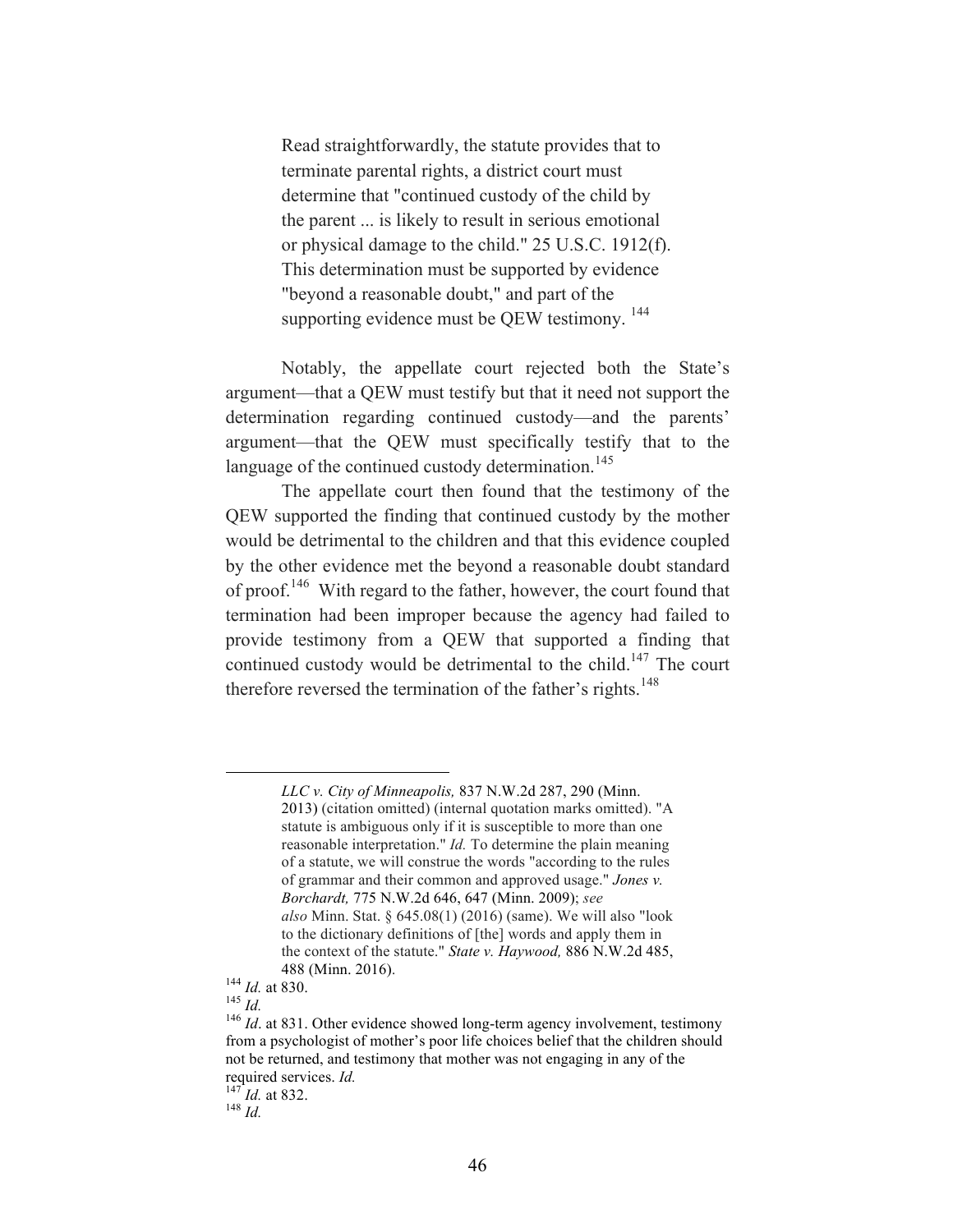*Diego K. v. State, Dept. of Health & Soc. Srvs***.** 411 P.3d 622 (Alaska, 2018).**<sup>149</sup>**

In this Alaska case regarding the standards of removing a child from the home, the mother and father appealed a superior court order removing their 16-year-old child, Mary, from their home, arguing that the Office of Children's Services (OCS) did not meet the standards required under ICWA.<sup>150</sup>

In 2014, OCS took emergency custody of the couple's children after it received information indicating that their older son had to be medevac'd out of the village due to alcohol poisoning and that the entire family abused alcohol. <sup>151</sup> After a two day disposition hearing that began on the last day of December, the court found the expert witness testimony to be deficient and returned Mary to her parents, but the court also kept the family under OCS supervision.<sup>152</sup> Between January 2015 and April 2016, the court held six status hearings.<sup>153</sup> Those hearings were informal, and no evidence was admitted. In April 2016, the court held a removal hearing where OCS called a number of witnesses. The witnesses testified as to Mary's absenteeism from school, the social worker's inability to address the mold issue in the home, and the social worker's unwillingness to work with the father. The village administrator also testified that the parents were missing their sobriety checks.<sup>154</sup> After the hearing, the court ordered Mary to be removed from the home. The court based the removal and findings of active efforts on information provided in the previous hearings.<sup>155</sup>

The Alaska Supreme Court remanded that order to make additional removal findings, and the court amended its order to explain that the findings were based on the previous, unsworn testimony of the social workers.<sup>156</sup> The parents again appealed, arguing that the findings used to remove Mary from the home could not be based on unsworn testimony. The Supreme Court agreed,

 <sup>149</sup> *Diego K. v. State, Dep't. of Health & Soc. Servs.* 411 P.3d 622 (Alaska,

 $2018$ ).<br><sup>150</sup> *Id.* at 624.

<sup>151</sup> *Id.*<br>
152 *Id.* at 625.<br>
153 *Id.* at 626.<br>
154 *Id.* at 627.<br>
155 *Id.* 156 *Id.*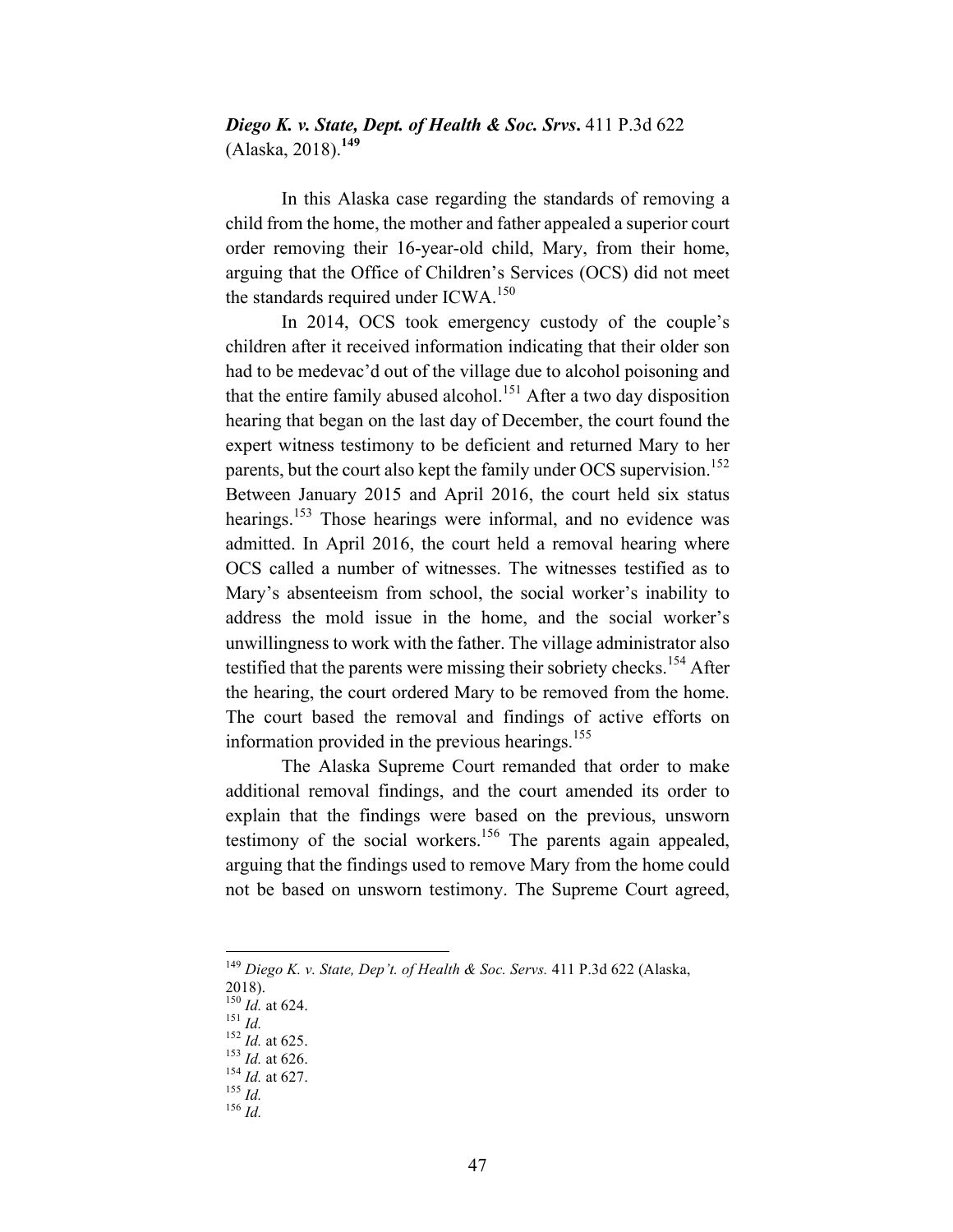noting that the Alaska Evidence Rules apply in all Child in Need of Aid (CINA) cases. $157$ 

The Alaska Supreme Court discussed the relatively informal nature of CINA cases and the need for multiple parties to communicate throughout the case, including parents, attorneys, guardians ad litem, and social workers and how courts may choose to schedule informal hearings for updates. However, when the discussion at the hearing shifts from updates to making specific legal and factual findings, the court held that those findings must be based on admitted evidence.<sup>158</sup> The court also held that the parents' preserved this issue for appeal, both by objecting to testimony and by requesting that the court swear in a witness.<sup>159</sup> In addition, the parents could not have known at the time of testimony that the court would later rely on that unsworn evidence to make removal findings four months later.<sup>160</sup> The Alaska Supreme Court vacated the removal order and remanded the case back to superior court.

#### *In re B.Y.*, 432 P.3d 129 (Mont. 2018).

In this Montana termination of parental rights case, neither the hearing transcripts nor written orders discuss how the agency had made active efforts before removal and termination.<sup>161</sup> Notably, the appellate court found that the trial court correctly applied ICWA because there was "reason to know" the children were Indian children as indicated in the agency's affidavits. The appellate court also noted that although the agency served relevant tribes with requests to determine the membership status and eligibility of the children, one of the tribes never replied. The appellate court then held that without an answer from that tribe, the trial court correctly determined that the case should proceed as though ICWA applied. The father appealed.

After reciting the 2016 ICWA regulations, the appellate court stated that under ICWA, "the district court must document in detail in the record how active efforts have been made by clear and convincing evidence prior to removal and beyond a reasonable doubt prior to termination," and because the trial court in this

<sup>157</sup> *Id.* at 629.<br>
<sup>158</sup> *Id.*<br>
<sup>159</sup> *Id.* 160 *Id.*<br>
<sup>161</sup> *In re* B.Y., 432 P.3d 129, 130 (Mont. 2018);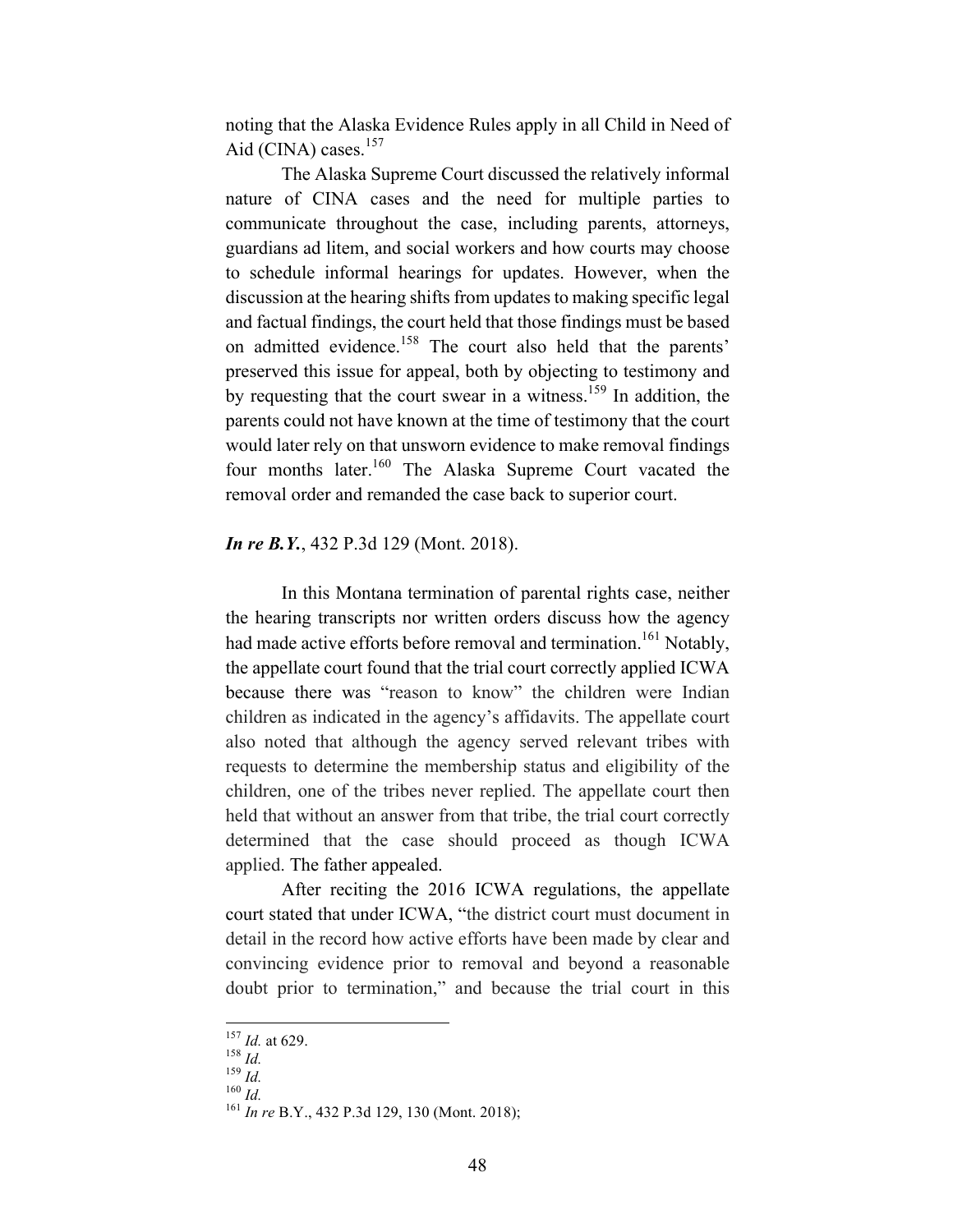instance had failed to provide that documentation, it erred.<sup>162</sup> The court then vacated the termination order and remanded the matter "for the court to 'document in detail' if the [agency ]met its burden of providing 'active efforts' by clear and convincing evidence prior to removal and beyond a reasonable doubt prior to termination."

#### V. ALL REPORTED STATE CASES

As a federal law implemented by state courts, ICWA holds a unique place in child welfare jurisprudence. Included below is a comprehensive listing of all reported 2018 state and federal cases involving ICWA. This quick reference should allow busy practitioners to quickly find and review all new case law on any given ICWA topic that may arise in their caseload without the tedious work of searching through fifty jurisdictions and numerous topics.

Cases that were not reported and reported cases that only mention ICWA to clarify that the child involved was not ICWAeligible have not been included.

| <b>Case Name</b>                                                            | <b>Citation</b>                                      | Named Tribe <sup>1</sup> | Outcome  | <b>Party Appealing</b> |
|-----------------------------------------------------------------------------|------------------------------------------------------|--------------------------|----------|------------------------|
| <b>Active Efforts</b>                                                       |                                                      |                          |          |                        |
| In $re$ B.Y.                                                                | 432 P.3d 129 (Mont.<br>2018)                         | Unknown                  | Remand   | Father                 |
| Adoption of Micah H.<br>v. Tyler, R. $(In \, re$<br>Adoption of Micah<br>H. | 918 N.W.2d 834 (Neb.<br>2018)                        | Oglala Sioux<br>Tribe    | Affirmed | Father                 |
| <b>Appealability</b>                                                        |                                                      |                          |          |                        |
| In re Interest of<br>M.R.M.                                                 | No. 17CA0255, 2018<br>WL 549513 (Colo. App.<br>2018) | Unnamed                  | Affirmed | Mother                 |
| <b>Appointment of Counsel</b>                                               |                                                      |                          |          |                        |

<sup>&</sup>lt;sup>162</sup> *Id.* at 131. <sup>1</sup> The "named tribe" is the most specific information available in the case. When a tribe is named it indicates that there is "reason to believe" the child might be an Indian child. If the tribe is "unnamed," this means that the tribe's name does not appear in the case. If the tribe is "unknown," this means that the parent does not know the tribe's name but has stated there is an affiliation.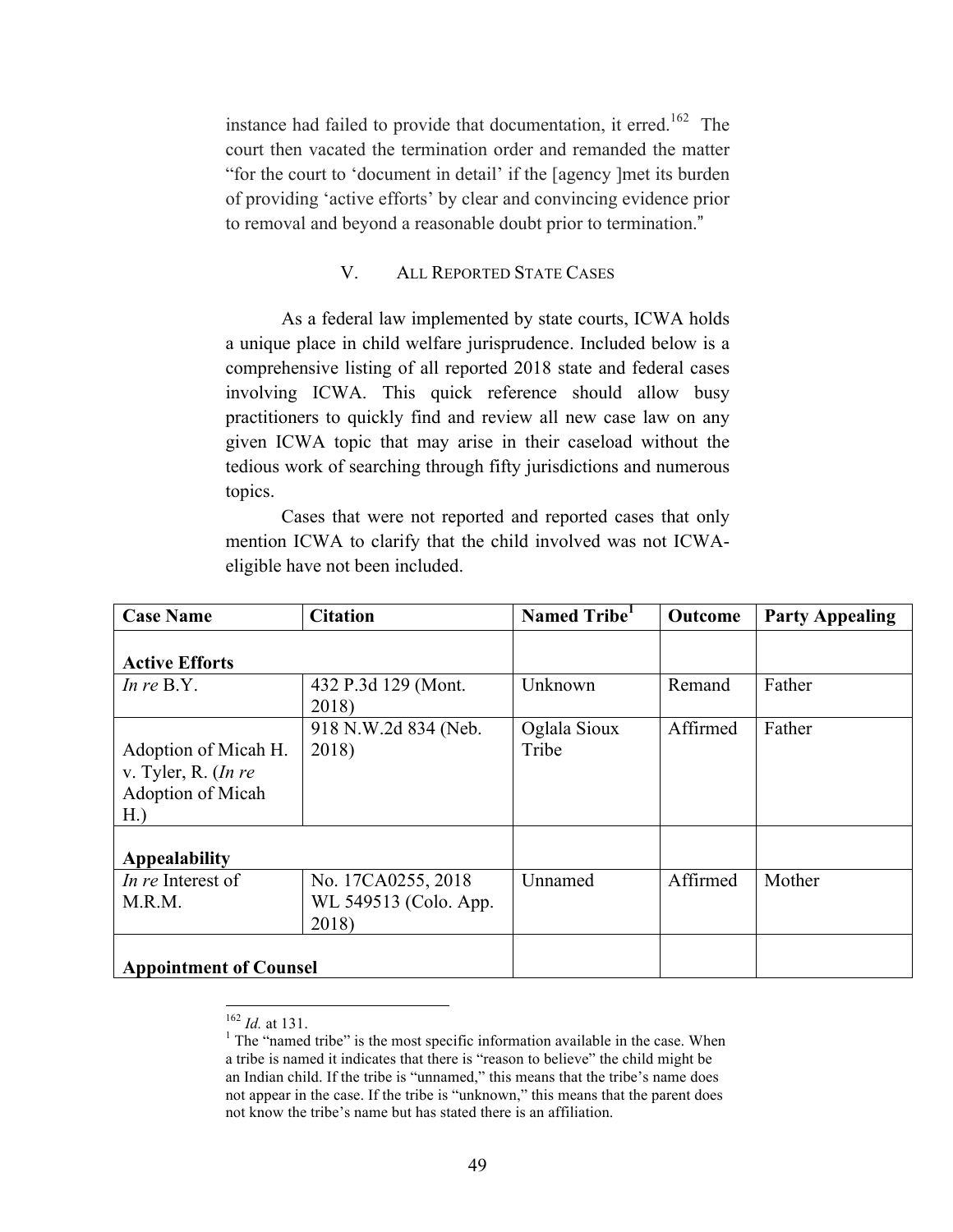| B.L.L.S. v. B.S. (In re<br>Interest of B.L.L.S) | 557 S.W.3d 486 (Mo. Ct.<br>App. 2018)                             | <b>Cherokee Nation</b>                             | Affirmed | Mother and Father |
|-------------------------------------------------|-------------------------------------------------------------------|----------------------------------------------------|----------|-------------------|
| <b>Burden of Proof</b>                          |                                                                   |                                                    |          |                   |
| <i>In re</i> Interest of M.V.                   | 432 P.3d 628 (Colo. App.<br>2018)                                 | Sioux                                              | Remand   | Mother            |
| <b>Consent to Termination</b>                   |                                                                   |                                                    |          |                   |
| In re Williams                                  | 915 N.W.2d 328 (Mich.<br>2018)                                    | Sault Ste Marie<br>Tribe of<br>Chippewa<br>Indians | Remand   | Father            |
| <b>Foster Care</b><br>Proceeding                |                                                                   |                                                    |          |                   |
| K.L. v. A.A. (In re<br>K.L.                     | 237 Cal.Rptr.3d 915<br>(Cal. Ct. App. 2018)                       | Karuk Tribe                                        | Affirmed | Father            |
| In $re$ E.R.                                    | No. 17CA0460, 2018<br>WL 1959477 (Colo. App.<br>2018)             | Unknown                                            | Remand   | Mother            |
| Guardianship                                    |                                                                   |                                                    |          |                   |
| In re Guardianship of<br>I.L.J.E.               | 921 N.W.2d 463 (S.D.<br>2018)                                     | Oglala Sioux<br>Tribe                              | Affirmed | Father            |
| <b>Indian Child</b>                             |                                                                   |                                                    |          |                   |
| In re Beers                                     | Nos. 341100, 341101,<br>2018 WL 4339705<br>(Mich. Ct. App. 2018). | Cheyenne River<br>Sioux Tribe                      | Remand   | Mother and Father |
| B.B.S. v. B.T.S. (In re<br>Interest of B.S.S.)  | 557 S.W.3d 511<br>(Missouri Ct. App. 2018)                        | <b>Cherokee Nation</b>                             | Affirmed | Mother and Father |
| In re J.J.C.                                    | 432 P.3d 149 (Mont.<br>2018)                                      | Arapahoe Tribe                                     | Affirmed | Mother            |
| In $re$ L.D.                                    | 414 P.3d 768 (Mont.<br>2018)                                      | Chippewa Cree<br>Tribe                             | Remand   | Mother            |
| J.W.E v. State $(Inre$<br>J.W.E.)               | 419 P.3d 374 (Okla. Civ.<br>App. 2018)                            | Choctaw                                            | Reverse  | Mother            |
| <b>Inquiry</b>                                  |                                                                   |                                                    |          |                   |
| In re Elizabeth M.                              | 228 Cal.Rptr.3d 213<br>(Cal. Ct. App 2018)                        | Redtail Tribe                                      | Remand   | Mother            |
|                                                 | 238 Cal.Rptr.3d 871<br>(Cal. Ct. App. 2018)                       | Apache                                             | Remand   | Mother and Father |
| In $re$ E.R.                                    |                                                                   |                                                    |          |                   |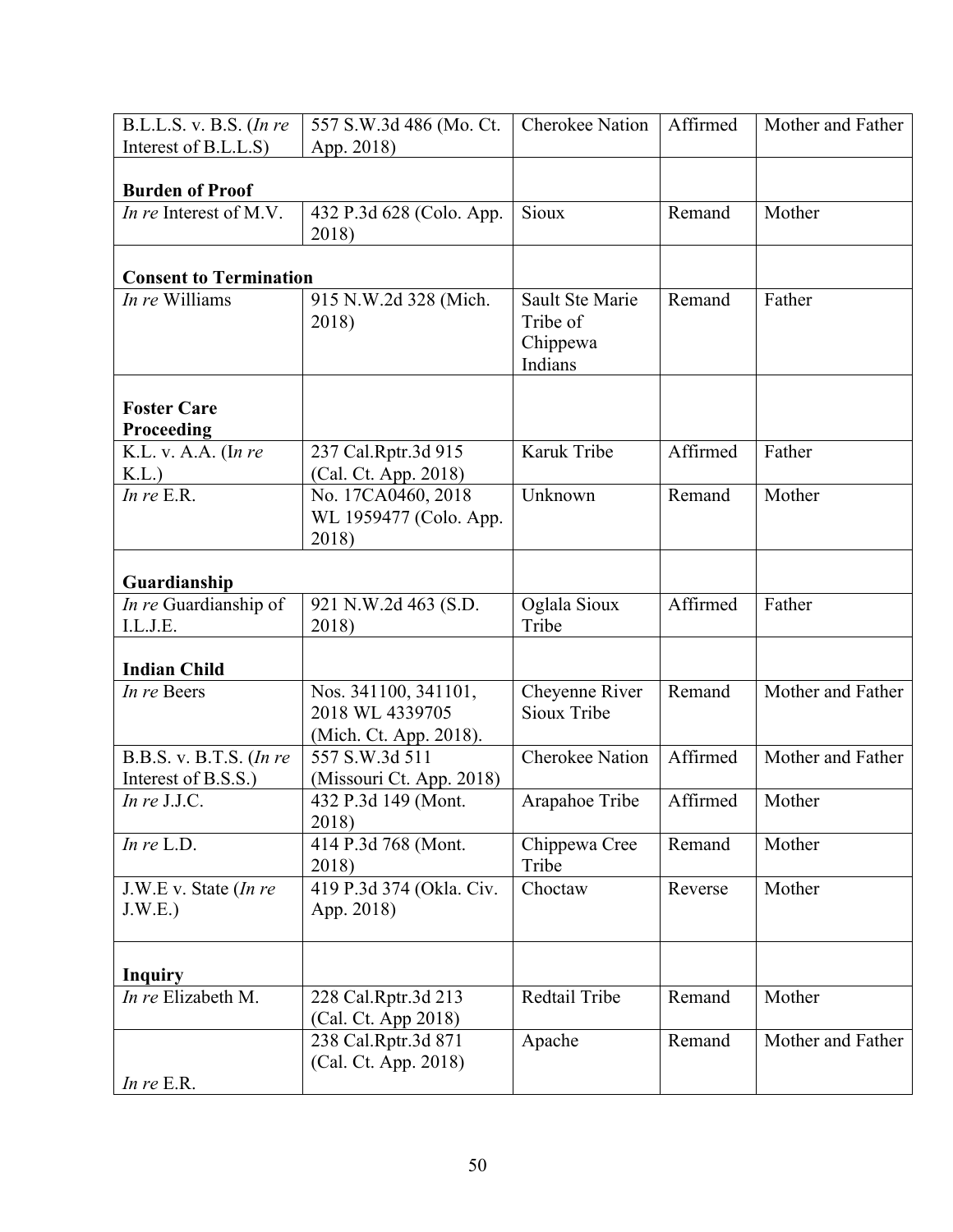| State v. J.L. (In re<br>Interest of J.L.)    | 428 P.3d 612 (Colo. App.<br>2018)                              | Kiowa                  | Remand    | Mother            |
|----------------------------------------------|----------------------------------------------------------------|------------------------|-----------|-------------------|
|                                              | 433 P.3d 114 (Colo. App.<br>2018)                              | Unknown                | Reverse   | Father            |
| <i>In re</i> Interest of L.M.                |                                                                |                        |           |                   |
| <b>Jurisdiction</b>                          |                                                                |                        |           |                   |
| Holly C.v. Tohono<br>O'odham Nation          | 434 P.3d 598 (Ariz. Ct.<br>App. 2018)                          | Tohono<br>O'odham      | Dismissed | Mother            |
| <b>Notice</b>                                |                                                                |                        |           |                   |
| Crouch v. Ark. Dep't<br>of Human Servs.      | 547 S.W.3d 102 (Ark. Ct.<br>App. 2018)                         | Cherokee               | Affirmed  | Mother            |
| Lawrence v. Ark.<br>Dep't of Human<br>Servs. | 548 S.W.3d 192 (Ark. Ct.<br>App. 2018)                         | Unnamed                | Affirmed  | Mother            |
| N.G. v. S.A. $(ln re)$<br>N.G.               | 238 Cal.Rptr.3d 304<br>(Cal. Ct. App. 2018)                    | Cherokee               | Remand    | Mother            |
| E.H. v. Sally H. (In re<br>E.H.              | 238 Cal. Rptr.3d 1 (Cal.<br>Ct. App. 2018)                     | Tohono<br>O'odham      | Remand    | Mother            |
| <i>In re</i> Interest of M.V.                | 432 P.3d 628 (Colo. App.<br>2018)                              | Lakota                 | Remand    | Mother            |
| <i>In re</i> Interest of L.H.                | 431 P.3d 663 (Colo. Ct.<br>App. 2018)                          | Navajo-Dine            | Remand    | Mother            |
| In re Interest of I.B-R.                     | No. 16JV2312019 WL<br>762562 (Colo. Ct. App.<br>Feb. 21, 2019) | Cherokee               | Remand    | Father            |
| In $re$ L.A.G.                               | 429 P.3d 629 (Mont.<br>2018)                                   | Chippewa Cree<br>Tribe | Remand    | Mother            |
| In re D.E.                                   | 423 P.3d 586 (Mont.<br>2018)                                   | <b>Blackfeet Tribe</b> | Remand    | Mother            |
| $C.A. v. C.T.$ (In re                        | 239 Cal. Rptr.3d 493<br>(Cal. Ct. App. 2018)                   | Wichita                | Affirmed  | Mother and Father |
| C.A.)<br>In $re$ A.P.                        | 818 S.E.2d 396 (N.C. Ct.<br>App. 2018)                         | Cherokee               | Remand    | Mother            |
|                                              |                                                                |                        |           |                   |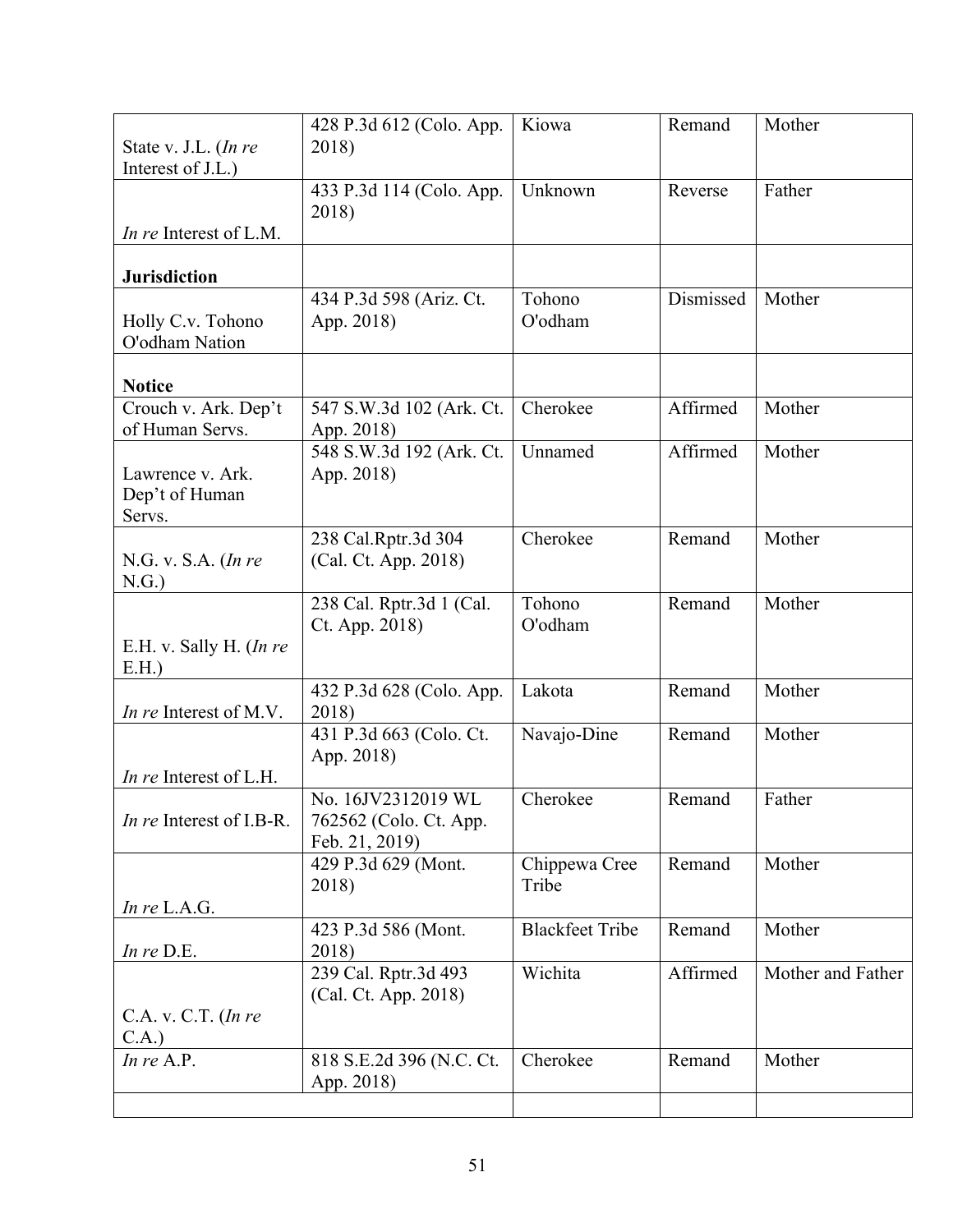| <b>Placement Preferences</b>                                |                                             |                               |                                            |                   |
|-------------------------------------------------------------|---------------------------------------------|-------------------------------|--------------------------------------------|-------------------|
|                                                             |                                             | <b>Cherokee Nation</b>        | Affirmed                                   | Mother            |
| Day v. Ark. Dep't of<br>Human Servs.                        | 562 S.W. 3d 871 (Ark.<br>Ct. App. 2018)     |                               |                                            |                   |
| <i>In re</i> Interest of M.D.                               | 920 N.W.2d 496 (S.D.<br>2018)               | Cheyenne River<br>Sioux Tribe | Affirmed                                   | Father            |
|                                                             |                                             |                               |                                            |                   |
| <b>Qualified Expert Witness</b>                             |                                             |                               |                                            |                   |
| In re Welfare of<br>S.R.K.                                  | 911 N.W.2d 821 (Minn.<br>2018)              | Spirit Lake                   | Affirmed<br>in Part<br>Reversed<br>in Part | Mother and Father |
| Removal                                                     |                                             |                               |                                            |                   |
| Alaska Dep't of<br>Human Servs. v.<br>Michelle P.           | 411 P.3d 576 (Alaska<br>2018)               | Native Village<br>of Tuluksak | Remand                                     | <b>State</b>      |
| Diego K. v. Alaska<br>Dep't of Health &<br>Social Servs.    | 411 P.3d 622 (Alaska<br>2018)               | Unnamed<br>(Asa'carsarmiut)   | Remand                                     | Mother and Father |
| Demetria H. v. Alaska<br>Dep't of Health and<br>Soc. Servs. | 433 P.3d 1064 (Alaska<br>2018)              | Native Village<br>of Yakutat  | Affirmed                                   | Mother            |
| Harjo v. Ark. Dep't of<br>Human Servs.                      | 548 S.W.3d 865 (Ark. Ct.<br>App. 2018)      | <b>Cherokee Nation</b>        | Affirmed                                   | Mother            |
| Swangel v. Ark. Dep't<br>of Human Servs.                    | 547 S.W. 3d 111 (Ark.<br>Ct. App. 2018)     | <b>Choctaw Nation</b>         | Affirmed                                   | Mother            |
| Collin E. v. H.S. (In re<br>Collin E.)                      | 236 Cal.Rptr.3d 220<br>(Cal. Ct. App. 2018) | Cherokee Nation   Affirmed    |                                            | Mother and Father |
| In $re$ P.T.D.                                              | 424 P.3d 619 (Mont.<br>2018)                | Fort Peck                     | Affirmed                                   | Father            |
| In $re$ A.L.D.                                              | 417 P.3d 342 (Mont.<br>2018)                | Fort Peck                     | Affirmed                                   | Father            |
| V.D. v. Black (In re<br>V.D.                                | 431 P.3d 381 (Okla. Civ.<br>App. 2018)      | <b>Choctaw Nation</b>         | Affirmed                                   | Mother            |